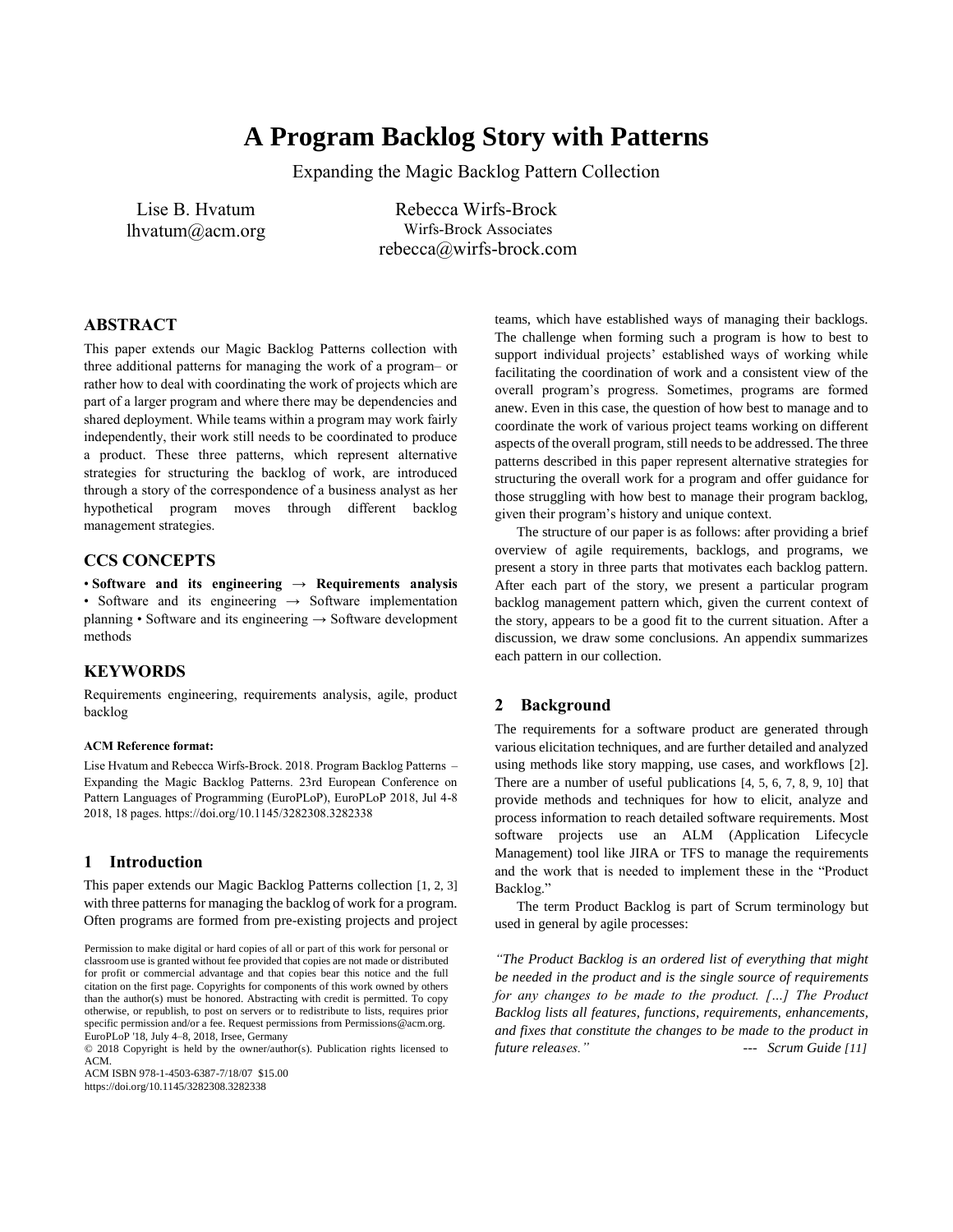Most agile process descriptions are sketchy on how product backlogs (for short we use the term "backlog" in this paper) are developed and maintained, and so give little guidance to the product team for this activity. Still, having a good backlog is really important because it contains the fundamental information that drives the development activities. Our work is aimed at filling this knowledge gap with patterns that provide practical advice on how to build a good quality backlog for a large and complex product using an ALM tool. This paper is focusing on backlog patterns for software programs.

So why Magic? We initially used the term "Magic Backlog" in our earlier writing because of the lack of attention that agile process descriptions pay to the creation of the backlog – so it appears as if by magic. Feedback we got on our first backlog pattern paper made us realize that the term has another meaning: done well with the right contents and structure the backlog can do magic to support the team. Readers familiar with the children's stories of The Magic School Bus [12] will recognize the connection. If you need a submarine, the school bus will transform into one. If you need a microscope, or a fully equipped biology lab, there will be one in the bus. With careful design and preparation of your backlog, it can be as magic as the school bus, supporting your current needs. It provides a technical view of the product to the development team, while the Product Owner can see a business view. It keeps the current plan for the project manager, and the testing structure for QA. It helps you know where you are and where you should be going next.

Our patterns define role-based activities and responsibilities. We expect individuals to be moving between roles depending on what they are currently doing. A product owner could double as a tester. A project manager might do the work of a business analyst, as well as development and testing. One role that especially needs clarification is that of the analyst. A Scandinavian proverb states that, "A beloved child has many names," and this is true of this role. Business analyst, product analyst, and requirements engineer are frequently used. In essence this role is an expert on requirements engineering, i.e. the elicitation and management of requirements. The analyst is not a domain expert, but a skilled resource who knows how to drive elicitation efforts, how to analyze and structure the outcome, how to translate from the business domain to the technical domain, and how to administer and maintain a requirements collection for a product. The role of the analyst often falls on a product owner or the project manager, and sometimes is distributed among the development team. But as products are getting larger and more complex, there is an emerging analyst profession, and more frequently teams include dedicated analysts. Just as the agile tester is integrated into the team, so should the analyst be. The primary audience for our patterns is the analyst.

### **3 Programs and Backlogs**

A project is typically well defined, with a singular purpose and result, and with a single, unified team. A program is a larger endeavor. It consists of a collection of projects, which collectively produce a desired business solution. Project related sub teams

within a program may work fairly independently, yet their work still needs to be coordinated. While each project in a program may have a valuable deliverable, the overall value to the business is achieved only when all the projects in a program deliver on their results [13]. So a program's success is more than simply the cumulative successes of its individual projects. Different projects within a program are complimentary and help the program achieve its overall objectives. Even so, on complex programs, there are likely to be overlaps and dependencies between projects. The overall objectives to be accomplished by a program are only achieved by coordinating the work of various projects, resolving any conflicting or competing priorities, and prioritizing the work.

One way to coordinate the work of various program teams is to manage and coordinate their work via the product backlog (or backlogs). The purpose of our work is to provide knowledge around product backlogs, independent of any particular development process. In our writing we try to be as process agnostic as possible.

Still, we have an expectation that the process applied to manage a product backlog is a form of agile/lean, and this expectation will decidedly influence our advice on how to structure and manage the backlog. In particular, we have been influenced by Johanna Rothman's writing on program management, the Nexus Framework for Large Scale Scrum and other Scum of Scrum models [13, 14, 15, 16, 17]. Our focus is on how to best utilize the tooling, and how a good handle on the tooling can help make the workflows of the team more effective. What our work excludes are patterns for team collaboration and agile practices (there is a wealth of books, blogs, and training available on this already), and we deliberately focus on the tooling.

To explore the unique challenges of creating and maintaining program-level backlogs, we tell the story of the Bluebird program via a series of emails, notes, and conversations between Caroline, a business analyst and the main character in our story, and various team members, friends, colleagues, and consultants. The story highlights the choices and challenges a program has with keeping their backlog useful to coordinate and plan multiple projects collaborating to deliver a joint solution. As the story develops, we pause to capture the program patterns emerging from the experience of the program. An overview of the patterns collection with some history of our earlier work is found in appendix A.

In this document, we use small caps for patterns, and small caps italics for patterns in our collection that are not yet written. If we refer to a pattern outside our collection it will also be in small caps but with a reference attached to it.

### **4 Dear Dixie – Introducing the Story**

We follow the story of Caroline through a set of e-mails, text messages, diary entries, and personal notes. Caroline is a business analyst on the Bluebird project. This project has been running for almost three years. During this time, Caroline and her team have been through the "storming-forming-norming-performing" [18] process, and have reached a way of working together that enables them to perform well. There is a high degree of trust between team members. For the last six months they have steadily delivered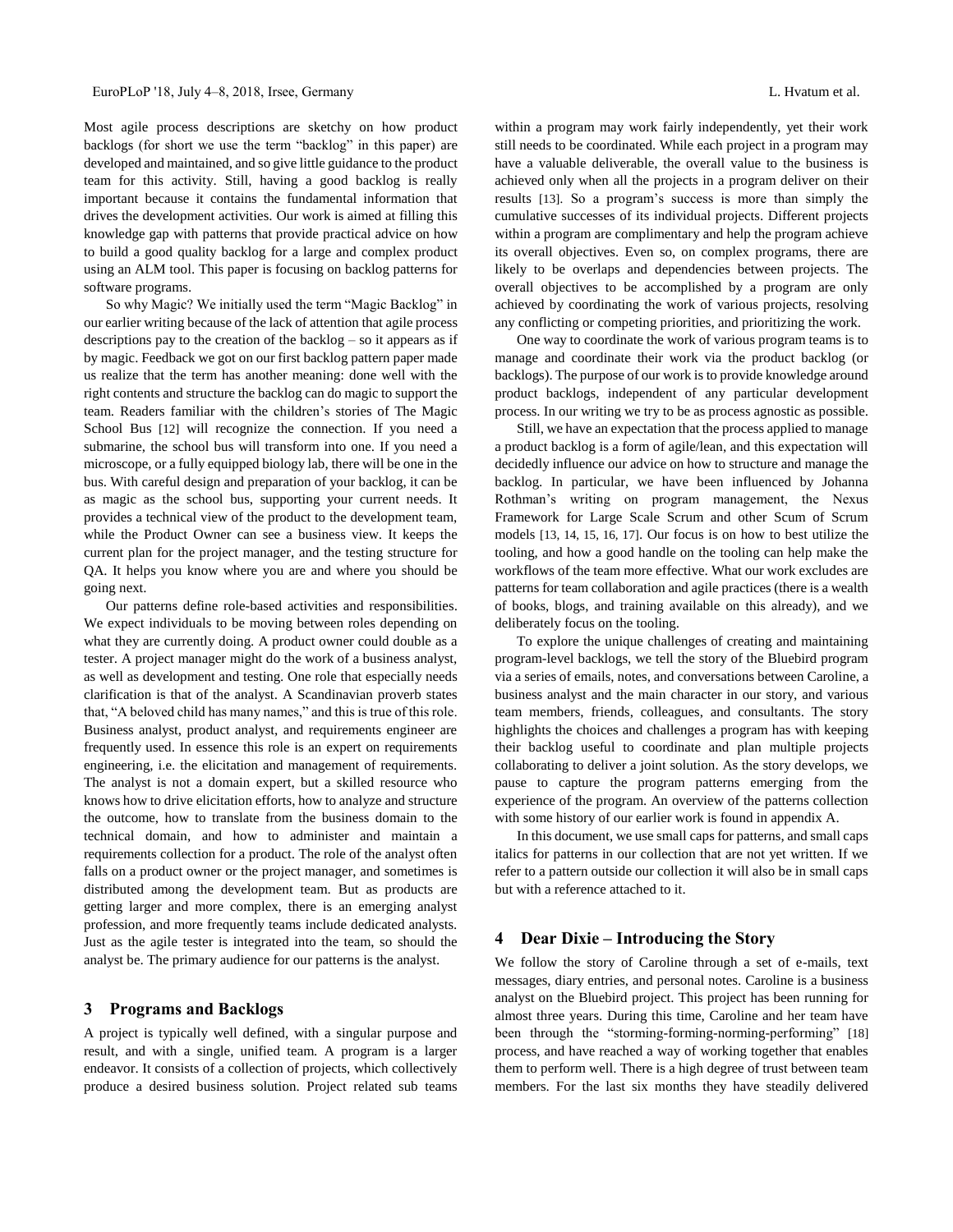software. Most of their builds pass the extensive automated test suites. They normally update their production system weekly if not more frequently.

The product backlog for the Bluebird project also went through the "storming-forming-norming-performing" process. At the start of the project Caroline was unfamiliar with TFS, the tool selected by the company as their ALM tool standard, and this was the first time she was working as a business analyst on a project this size. After a few months using TFS, the Bluebird project backlog had grown into a confusing mash up of technical and feature user stories. This was mixed up with tasks that represented project work like organizing meetings and training and as such did not contribute to the product. Team members freely added contents, and items of the same type were inconsistent with wide variation in granularity and contents. Gathering metrics out of the contents was difficult, and the QA team members struggled to support developers with usable feedback. After several rounds of changing the structure of the backlog and maturing the processes around use of the tooling, Project Bluebird's product backlog now has a well-defined structure. It is easy to understand the product features (see FRAME) as well as technical and quality aspects (see VIEWS). The contents follow a clearly defined structure (see CONNECTIONS) and there is understanding among the team members about who will modify information and how (see *RULES*). Although the team keeps tweaking and improving their backlog, it now is in a state where it clearly supports the development effort in planning, implementation and verification of the product. Management perceives the Bluebird project as performing well.

When we enter this story, Caroline is about to get a new challenge. Her company is merging with another company, and a combined product strategy means that the Bluebird project along with other projects will be formed into a program to deliver an endto-end customer solution. Caroline is a social and well-connected person, which helps her in her expanded role as business analyst for this new program. She reaches out to people both inside and outside the company to share ideas and discuss program challenges. She takes care not to expose information that is company confidential, but instead focuses on sharing practices around requirements and program backlog management. In particular, Caroline is communicating with these people:

Dixie – a senior business analyst that Caroline worked with in the past. When Caroline started her first job, Dixie was her mentor. Over time, they have become close friends.

Ross – the program manager

Frank – the product owner

Cindy – the Bluebird project manager

Ivan – a project manager from the company that Caroline's company is merging with

Kate – the program level architect and Ivan's best friend

Martin – an independent agile coach who has trained and coached at Caroline's company, and who is always willing to listen and provide advice and pointers to resources. Martin is close with Scrum.org and knowledgeable about Microsoft and VSTS. Tommy – Caroline's boyfriend

### **5 Program-level Backlog Patterns**

In this chapter we let the story evolve and lead us to three different solutions we have found when looking at how program backlogs are structured. Each section culminates in a pattern that captures the solution used in the associated part of the story.

### Caroline's story – part I

*Dear Dixie, May 7 2016 Today was my work anniversary – it is hard to believe it is 3 years since I joined the Bluebird project as their Business Analyst. My manager, bless her heart, invited the team to lunch to celebrate. Thinking back, we have come such a long way. Remember all those half-finished sprints? And how the team demo was a hack and when you tried to test it turned out it would only run OK on the developer's laptop? And how lost we were on organizing our backlog and utilizing the TFS tooling?* 

*I will never forget that silly training we went to. We learned next to nothing. The trainer was remote so we spent the time talking to each other and having fun. Maybe we should have paid more attention to how to create those reporting queries. But the trainer did not explain anything about the whys – only technical details about using the tool. And since we had no significant data in our backlog yet, it was pretty hard to be interested. Looking back, we now know it is so important to decide how we structure and work with our backlog to support the team and provide us insights with fancy dashboards and cool graphics.* 

*Anyway, just wanted to say hello to you old friend. Let us meet for lunch soon!*

*Your friend, Caroline*

### *Hi Dixie, May 15, 2016*

*So good to meet again. Corelli's is my favorite lunch place!* 

*I am back from a big reorganization meeting, and I just had to let you know what is going on. Things are crazy! Only yesterday, I was tooling along and feeling in control of my work and our nice backlog and our progress and everything. Well, "how long was Adam in Paradise?" as my Mom used to say. We are merging with another company and our project is becoming part of a major program with several projects joining to create a full-blown endto-end client solution. Since our Bluebird project is the most mature and management has seen our successes delivering often and with high quality, we are to be the model for how the entire program is managed. And not just that, but I'm now the Business Analyst for the whole program!* 

*I need to run as we have meetings all afternoon to figure out the impact and what we are to do. I'll be in touch and let you know how things are going. Hugs, Caroline*

### *(Text to Tommy) May 16, 2016*

*I will be home late tonight. Sigh. We have all these meetings to come up with a strategy for how to combine the roadmaps and requirements for the new program. Don't wait up.*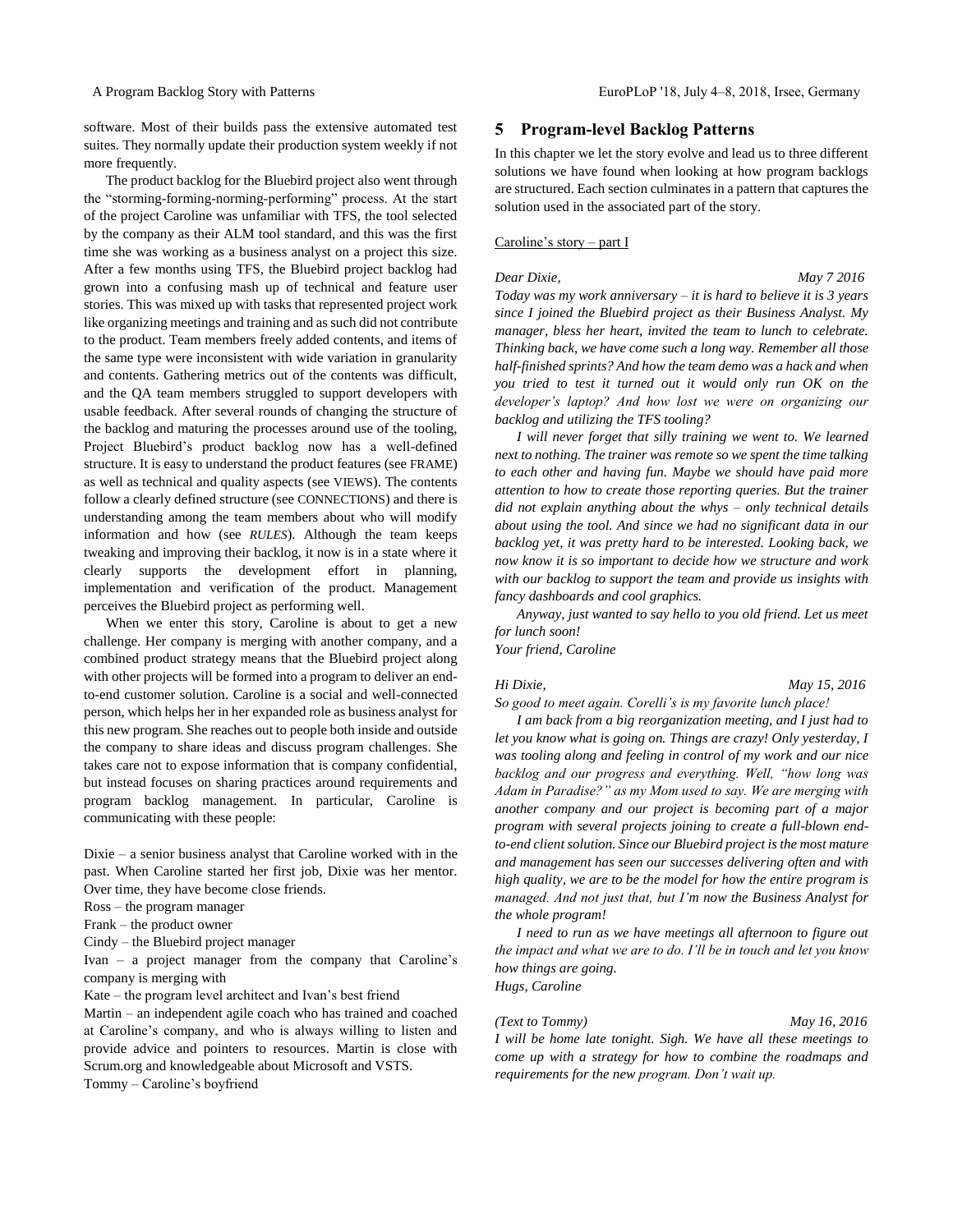## EuroPLoP '18, July 4–8, 2018, Irsee, Germany L. Hvatum et al.

*Hi Cindy, May 16, 2016 Here are my notes and action items from our project planning meeting today:*

*- Investigate overlaps in requirements with other projects* 

*- We decided not to change anything before we know more about how the program will be run*

*- Reach out to Ross about planning Caroline*

*Hi Ross, May 20, 2016*

*I appreciate you making sure that I get involved early in the planning. I know it will take time to align various stakeholders and get clarity around various roadmaps and requirements. For now, I will look into how the various projects manage requirements and backlogs and get back to you with what I find. With regards, Caroline*

*(Text to Tommy) May 23, 2016 Hi, let's go out tonight! I need a break – work is crazy!*

*Dear Dixie, May 25, 2016 I wish you were here to help! I have started investigating how we can practically bring together the requirements from the different projects. And the product owners are working on this from the business perspective. The more I look into the various projects, the more variation I find. I had no idea there were so many ways to do backlogs – correction: so many ways to mess up backlogs. I told Tommy the other day that maybe I should find an easier job. He thinks I should stick with this one as it is an opportunity to show what I can do. As long as Ross supports and gives me the authority to make changes I'll keep trying.*

*Have you ever dealt with this before – having to merge backlogs? Happy for any advice!*

*Yours, Caroline*

*I will discuss further with Ross.* 

*Sorry, I realize that I did not give you enough details for you to comment. Do you really think that if the backlogs are so different and have a lot of content/history that is reasonable to let the projects keep their individual backlogs? That is an interesting idea* 

*Our situation is pretty complicated—not only are the backlogs structured quite differently, but they are maintained in different instances of the tool. Every project is using TFS, but some are in the cloud, others on premises, and versions are different. It will take time before they can all migrate to a common instance, which we need to do before we can even consider combining them into a single backlog.* 

*And I promise, I will not just try but "give it my best try" as you always said! And thanks for the reference to Martin. I think we need some training and coaching help at this point.*

*Caroline*

*Dear Dixie, May 27, 2016*

*Please find attached an overview of all the projects showing the current tooling, backlog structure, and team process (Scrum, Kanban, hybrids). There is so much variation. It will not be easy to come to a common solution quickly. If and when we decide on a common solution, projects will have to convert what they have into a new, consistent format. Only then will we get full benefit of a consolidated approach.*

*I reached out to an old friend who is an experienced BA for advice. She suggested we don't merge backlogs, at least not yet. Instead we could create a program level backlog to support planning and program level verification. She also recommended that we look into scaling Scrum since most of the projects use Scrum now as their development methodology. If we do want to scale Scrum, she recommends a very experienced coach and trainer Martin, who has helped her company recently.* 

*Let me know when you have time to discuss, Caroline*

## *(Text to Tommy) Jun 15, 2016*

*Will be home late again tonight. I'm helping QA produce metrics reports from all projects.*

### *Hi Dixie, Jun 29, 2016*

*Sorry for the radio silence. We are humping along. I am tired. Ross felt it was too early for training. The focus now is on the business side and trying to align the projects and come up with program goals. Meanwhile, we are struggling with planning and QA and product-level metrics. I feel sorry for the guys doing system integration testing. We are kind of getting the end-to-end solution together, but it is hard for the system testing team to know what cross-product features should be working when each of the projects are developing and testing individually but never checking how they function in the overall product. Part of my responsibility is to produce metrics from the individual backlogs that show overall product status. This is a time-consuming, error-prone, manual process. We pull data from several sources and merge it. I am not even sure we are comparing apples with apples with these different backlogs.* 

*Caroline*

## *Hi Dixie, Jul ,1 2016*

*Thanks for the advice! I cannot understand why I did not take action on this before. Of course we need to make sure we share some common definitions even if the backlogs are different. Thanks again, Caroline*

### *Hi Ross, Jul 1, 2016*

*As discussed, I need your help to ensure that our program level metrics make sense. When we pull data from each project backlog on completed users stories and bug statistics, we need each project to apply the same definitions for user stories being "done" and for bug criticality. I have attached drafts of the common definitions. If you agree with them, could you please send these out and ask that these definitions be applied consistently going forward? Thanks, Caroline*

*Hi Ross, May 29, 2016*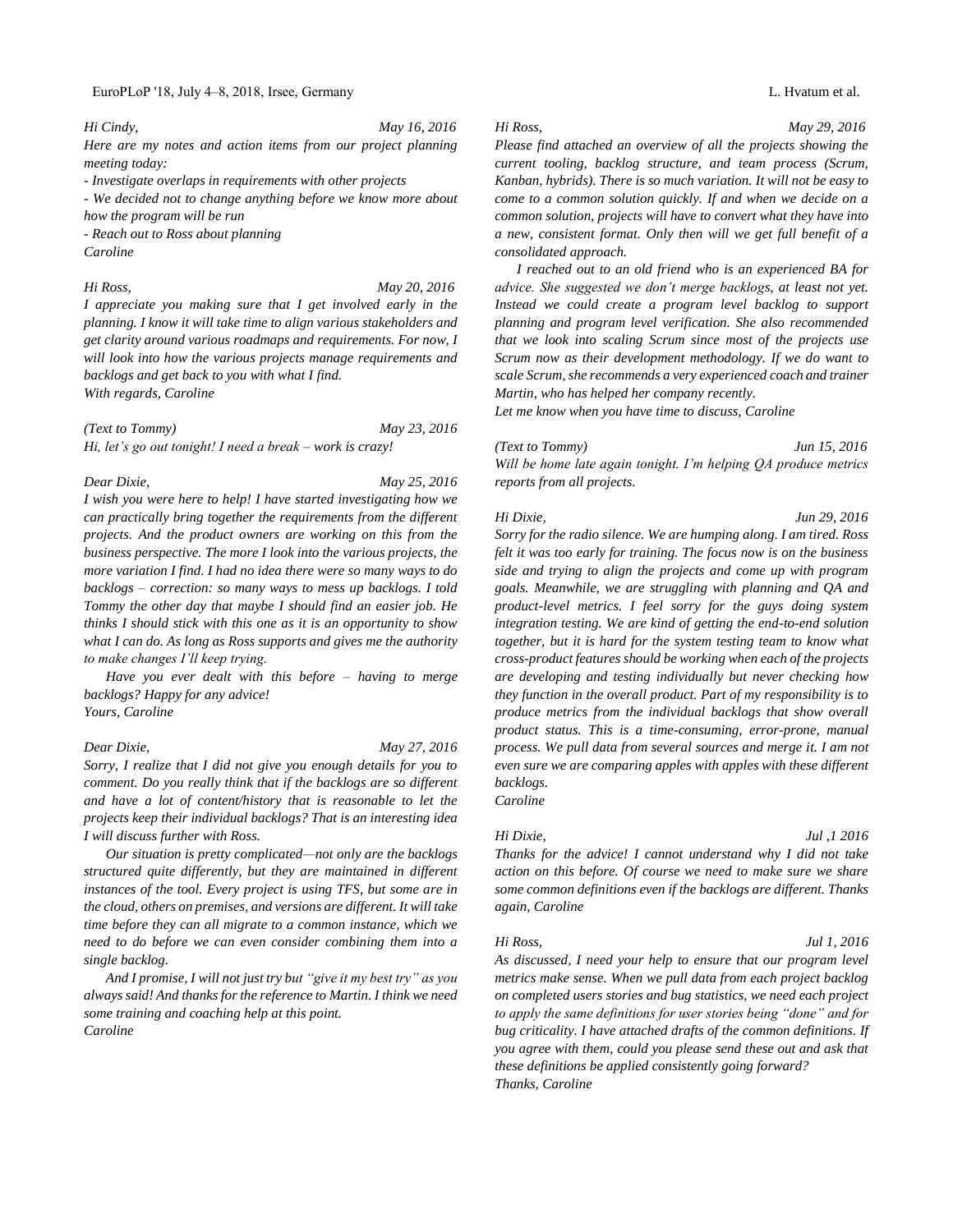## *Hi Martin, Aug 3, 2016 I got your name from Dixie. My company is interested in some help with scaling Scrum and handling program level backlogs. Best regards, Caroline*

*Hi Ross, Aug 24, 2016*

*I agree. The 1-week workshop with Martin went very well and we have a good plan for moving forward. His proposal of creating a new backlog for the program level planning and monitoring is a promising way forward. Fortunately we will also avoid merging all the project level backlogs for now, although this does mean we still need frequent communication across projects. I'll start working on a program level backlog right away. Caroline*

### *Hi Ross, Aug 30, 2016*

*Here is a first pass at the structure for the program level backlog. As you see, it is purely focused on product features. We only added top nodes for user documentation/online help and for crosscutting quality requirements. Let me know what you think. We should have the first program-specific user stories ready for our programplanning event next week where we can try out the full flow from program level backlog to verified feature. Caroline*

At this point, the Bluebird program has decided upon the following solution – keep the project backlogs as they are and add a program level backlog to help with the overall system-level planning and integration.

## Pattern: Pragmatic Program Backlogs

Your program is being newly formed to coordinate the work of several existing projects. You have the goal of presenting a more coordinated, consistent view of your products to your customer. You need to be able to make plans and answer questions about the overall status of work in progress.

You desire to create a view into the ongoing work of the various projects so that you can understand and manage dependencies between them and better coordinate deployments and feature releases. Several projects will need to be better aligned with the overall program objectives to improve the feature delivery in the end-to-end solution. New projects may need to be started up to fill some shortcomings and gaps in current products. All in all you have a number of backlogs at very different levels of maturity, likely structured in ways that are hard to consolidate, and with lots of contents that constitute the history of each project and so their data has to be preserved.

**How do you manage a program-level view of the work of individual projects with highly different backlog implementations, so that you can better coordinate their work?**

Overall, there is little consistency between projects and the way they manage their backlogs. Some projects have been running smoothly for a while and could potentially be models for how other projects should operate. These project teams have learned how to use the Application Lifecycle Management (ALM) tool in sophisticated ways and can easily answer sophisticated questions about their progress. They may even have a PIPELINE and a process to FUNNEL new innovations into their individual backlogs. Other projects, even though they may use the same ALM tool, have backlogs that contain items of highly varying granularity and content quality. These project teams largely use their backlog as a giant prioritized To-do list, and have trouble tracking progress or knowing when anything is done. Still other, smaller projects have only just begun to manage their backlogs electronically. Some project backlogs contain hundreds of backlog items.

Ideally, you desire a single program backlog shared by the projects. But practically, this isn't possible without a lot of rework restructuring existing projects' backlogs and developing a consistent set of practices around how they are managed. This rework may cause projects to slow down at a time when they cannot afford to lose momentum. Changing their backlog structures and contents may seriously disrupt and change existing work processes and thereby frustrate and even alienate the project teams causing their integration into the new program to be dysfunctional.

Some projects may have backlogs in different instances of the same ALM tool, but others may be using different ALM tools altogether. Merging the backlogs means you need to map items and attributes across tools, and there may not be tooling to support the automation of this migration.

## **Therefore, construct a separate program-level backlog, which consists of a high-level view into the individual project backlogs.**

The program-level backlog is an additional backlog that has only the FRAME representation of the product solution to be built. The items in this program-level backlog are normally on the product feature (epic) level and will typically be implemented by several project-level user stories. These user stories will belong to multiple projects as shown in figure 1. All technical content (e.g. the enabling user stories along with their details and current status) reside in the individual project backlogs. Tests defined at the program level belong to the verification of overall system integration. Defects may be associated with the epic-level user stories if they represent issues with system integration. If not, defects will be raised against the appropriate project-level's backlog items.

Instead of tracking individual product backlog items, this program-level backlog enables you to manage the work at a higher level, focusing on major features and sets of related features. Each individual project will maintain its own separate backlog which contains project-level user stories and details. In order to get a picture of the overall program's status, details from each backlog will have to be distilled and translated into the status for programlevel backlog items. This is by no means an automatic process,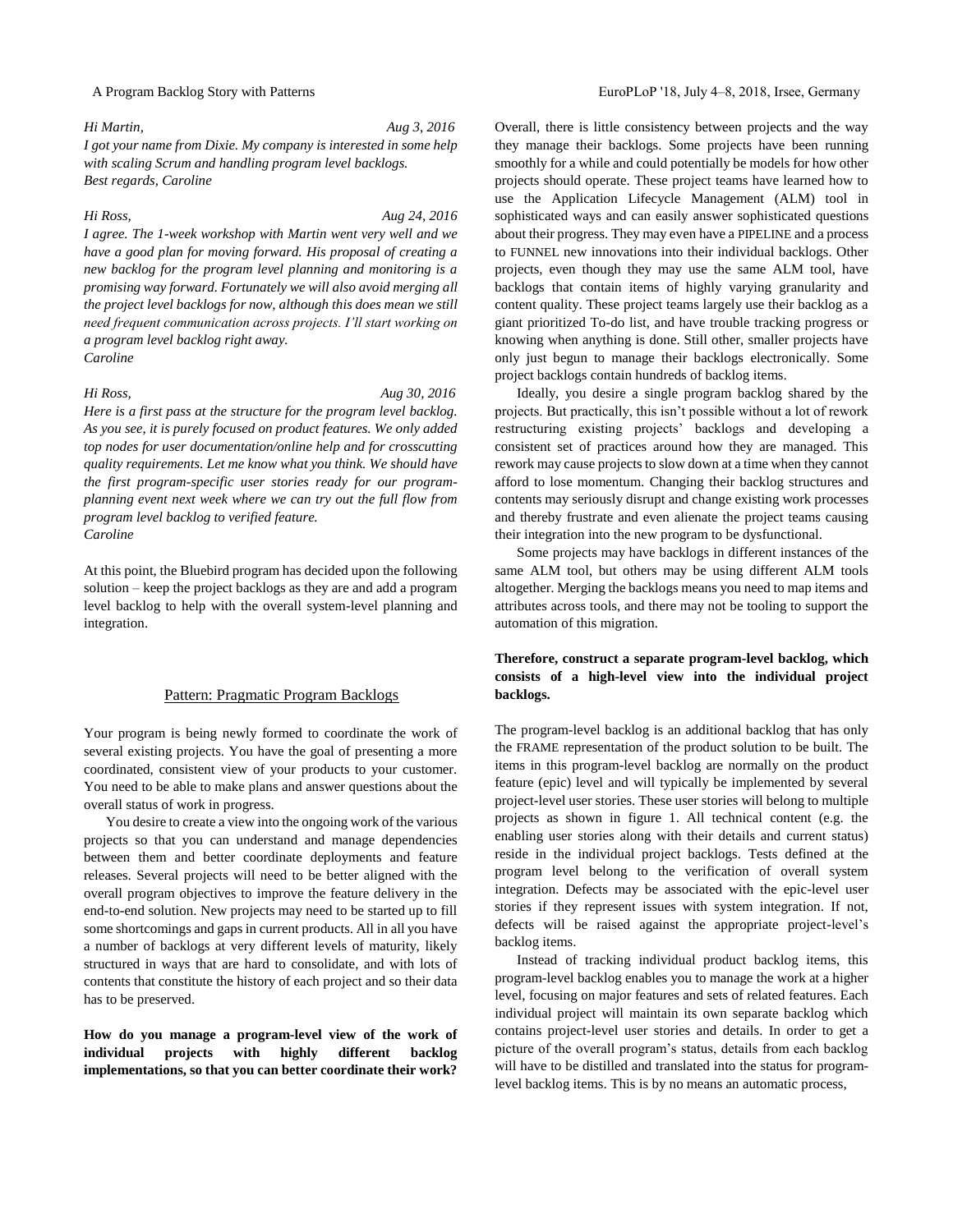

**Figure 1: A high-level Program Backlog with Multiple (Unlinked) Project Backlogs**

especially since the status of each enabling user story can only be found by digging into a particular project-level backlog. Depending on the sophistication of any project, this status can either be determined by asking questions of individual project backlogs and feeding ANSWERS into the current status of project-level features into program-level backlog items. Or, in the case of a project whose use of the ALM tool isn't consistent or structured into FRAMES, this might involve a lot of tweaking of information gleaned by the Product Owner by picking through details, which is then shoved into a spreadsheet and tabulated. Accurate status for an epic-level story when the enabling user stories are spread across multiple projects is even more problematic.

While not ideal, this ad hoc approach to updating the programlevel backlog gets you some visibility into each project's status as well as a high-level view of the overall program's status. The major benefit with this approach is that it allows each project to keep its individual backlog format unchanged, while still enabling communication of the overall product status. It also helps support planning across the projects to work on joint features and manage dependencies in the implementations.

Because the project-level backlogs are not linked in the tooling, all dependencies and relationships are managed through interproject communications. Consequently, these dependencies aren't explicitly represented in the program backlog. So they may be more difficult to identify and manage. Another major drawback of this approach is the difficulty of automating or ensuring the accuracy of any consolidated state of the overall product (for example, quality release criteria) drawn from separate backlogs that may reside in different tools and tool instances.

Although this pragmatic approach may seem fraught with potential problems, especially for a large program consisting of many projects, its benefits should not be overlooked. Instead of spending time trying to migrate various projects' backlogs into a common format, this approach allows you to quickly create a high-level backlog for the overall program. Since the user stories in the program backlog are at a high-level, you can focus on the big picture of what needs to be accomplished while not getting bogged down in lots of details. This high-level structure in the program backlog can also help you sort out what various projects actually are contributing to the overall product and identify overlapping work or missing work that hasn't been assigned yet to a specific project team. Over the long term, as the program grows in complexity, this simple approach may not be viable.

### Caroline's story – part II

*Dear Dixie, Dec 19, 2016 Just wanted to wish you the best for the Holidays and let you know I am still alive and kicking. Well, not literally kicking, ha-ha. Our program has been running for 9 months now and we are doing OK. Still there's lot of challenges, and I keep nagging the project managers to do a better job with their backlogs.* 

*The program backlog has helped us a lot in the planning and verification process, but it is still really hard to know how we are performing. We manage to deploy roughly on a monthly basis now, and most deployments go well. But the last one was a disaster because we did not catch a major issue either during the project level verification or in overall system integration testing. We need*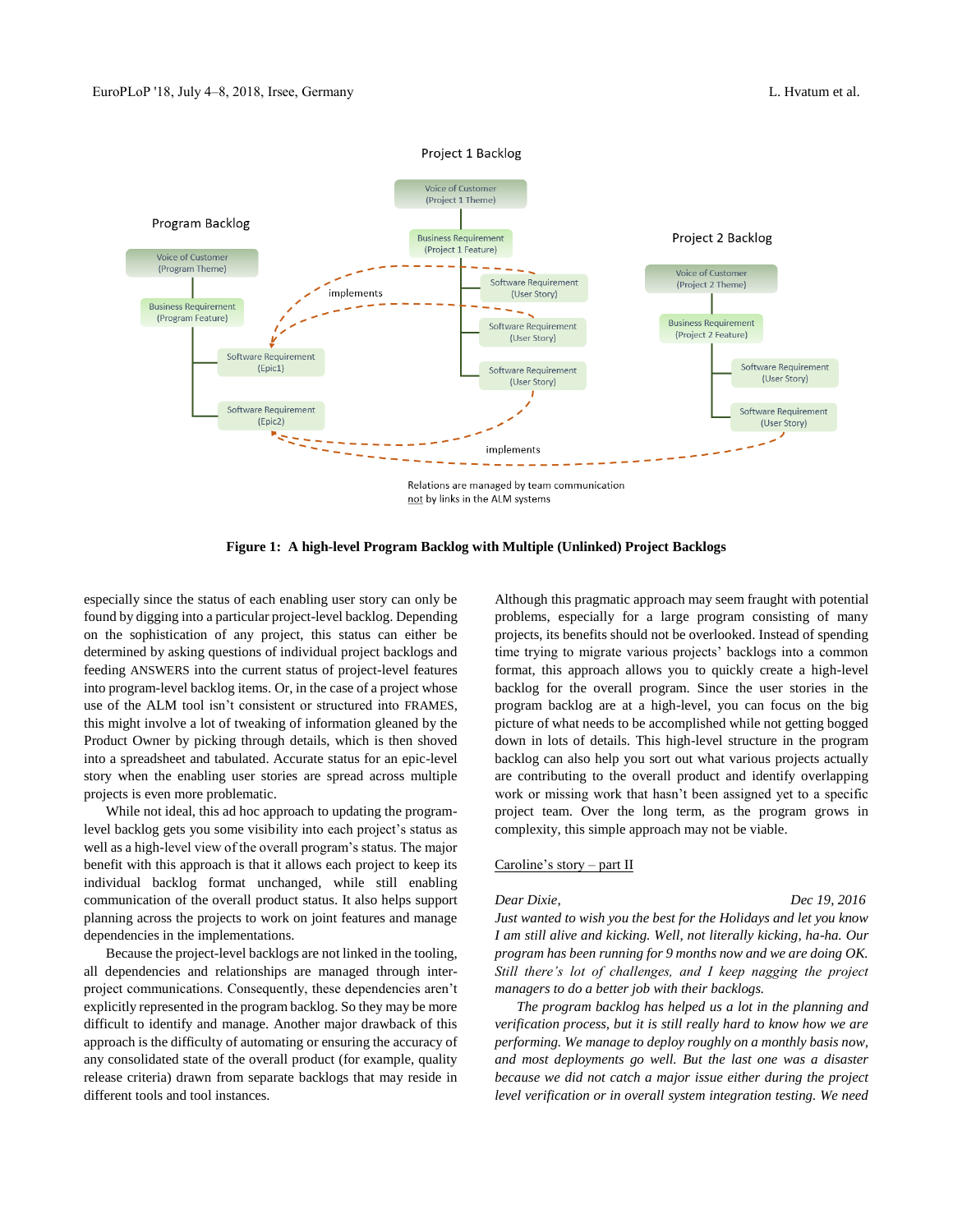*better automated testing, and need to keep it up to date as changes happen. The deployment included 2 new features. One turned out OK, but the second was influenced by some changes in the architecture that were not fully understood by the development teams. Oh, well, I did not mean to rant again. I hope we can meet in the New Year!*

*Your friend, Caroline*

*Hi Ross, Dec 24, 2016*

*I am looking at the latest metrics for the program from QA. As you see, we are finding more defects than we used to. It may be because of the architecture modifications recently, but I am not sure, as there was no spike in defects, just a steady degradation. Maybe after the new year we can discuss how to better align in our planning to make sure the user stories are more clear/detailed and then we might be able to improve. Caroline*

*Hi Ross, Jan 10, 2017*

*I have been discussing with Cindy how we can better structure our requirements to improve traceability and find an easier way to generate quality metrics for the program. We think it should be possible to link items in the project backlogs and thereby know when program-level features are completed and what defects are associated. Can we discuss? Caroline*

*Hi Cindy, Jan 12, 2017*

*Ross liked our idea, and proposed we run a workshop with the project managers to see how we can better integrate the backlogs. Next week?*

*Caroline*

*(Text to Tommy) Jan 22, 2017*

*Please buy some good wine for tonight. I am picking up dinner. I* 

*know you are tired of my program problems, but you are the one who told me to stay… we had a workshop today and I am so mad! Most of the project managers were OK, but they are just so unmotivated. Don't they understand that their projects are not successful unless the program is successful too? Anyway, it went OK in the beginning, but then Ivan just did not want to collaborate. His project never delivers! I think he just does not want better visibility and improved planning because it will be more apparent that his team is not delivering. Right now I am contemplating various ways to remove him from earth* ☺*…*

*Hi Dixie, Jan 23, 2017 I need to see you! Lunch?? Please!*

*Dixie, Jan 24, 2017 I cannot believe you are going to Australia for 4 months!! It sounds fantastic! So don't worry about my problems, I will figure it out. Ping me when you are back! Safe trip, Caroline*

## A Program Backlog Story with Patterns EuroPLoP '18, July 4–8, 2018, Irsee, Germany

*Ross, Feb 28, 2017*

*We discussed last year having Martin come back for some coaching. When can we do this? I think it would be good to have some outside help look at how we are planning features. QA keeps finding a lot of defects (broken logic in the functionality) during system integration testing. This points to the program-level features not being implemented as they should by the projects. This is really slowing us down.*

*Caroline*

### *Hi Ross, Feb 28, 2017*

*I do understand that we have budget limitations, but we really need to do something to correct the current situation. Frank (the new Product Owner) is asking me for a lot of data on how we are doing, and when features will be ready, and it is costing us a lot of time and effort to find the answers for him.* 

*I think some help from Martin can really speed up our delivery – if he can convince all the project managers to play along. Some are already linking their user stories to the program backlog, and this helps us in automating the metrics. But we still have a couple of projects that need to migrate to the shared tooling, and especially one project is not playing along. Caroline*

*Hi Ross, Mar 10, 2017 Thanks, then I will set something up with Martin!*

### *Hi Frank, Mar 10, 2017*

*Thanks for talking with Ross the other day – he finally agreed to get us some help!*

*Hi Martin, Mar 11, 2017*

*We are back! Will you be able to spend some time with us in April/May to help us with backlog management? We have started to link project-level items to the program backlog as you suggested, but we have a couple of problem projects that are not there yet. One of the project managers is just very new and quite confused but the coaching will help there – I am not worried. The problem child is Ivan's project. I think he is pissed off that the program manager job went to Ross, and he is doing everything he can to make us not succeed. It must be hurting his career too, but he seems not to care as long as he can disrupt our ability to deliver. And he is so close with the program architect who keeps supporting him. Please keep this to yourself; I just want you to be aware of the situation. Can you please send us your availability and a financial proposal? Caroline*

*Hi Frank, Apr 15, 2017 Glad you like Martin, yes he is very knowledgeable.* 

*(Text to Tommy) May 3, 2017*

*I promise not to be late again tonight!! You are an angel to stick with me!*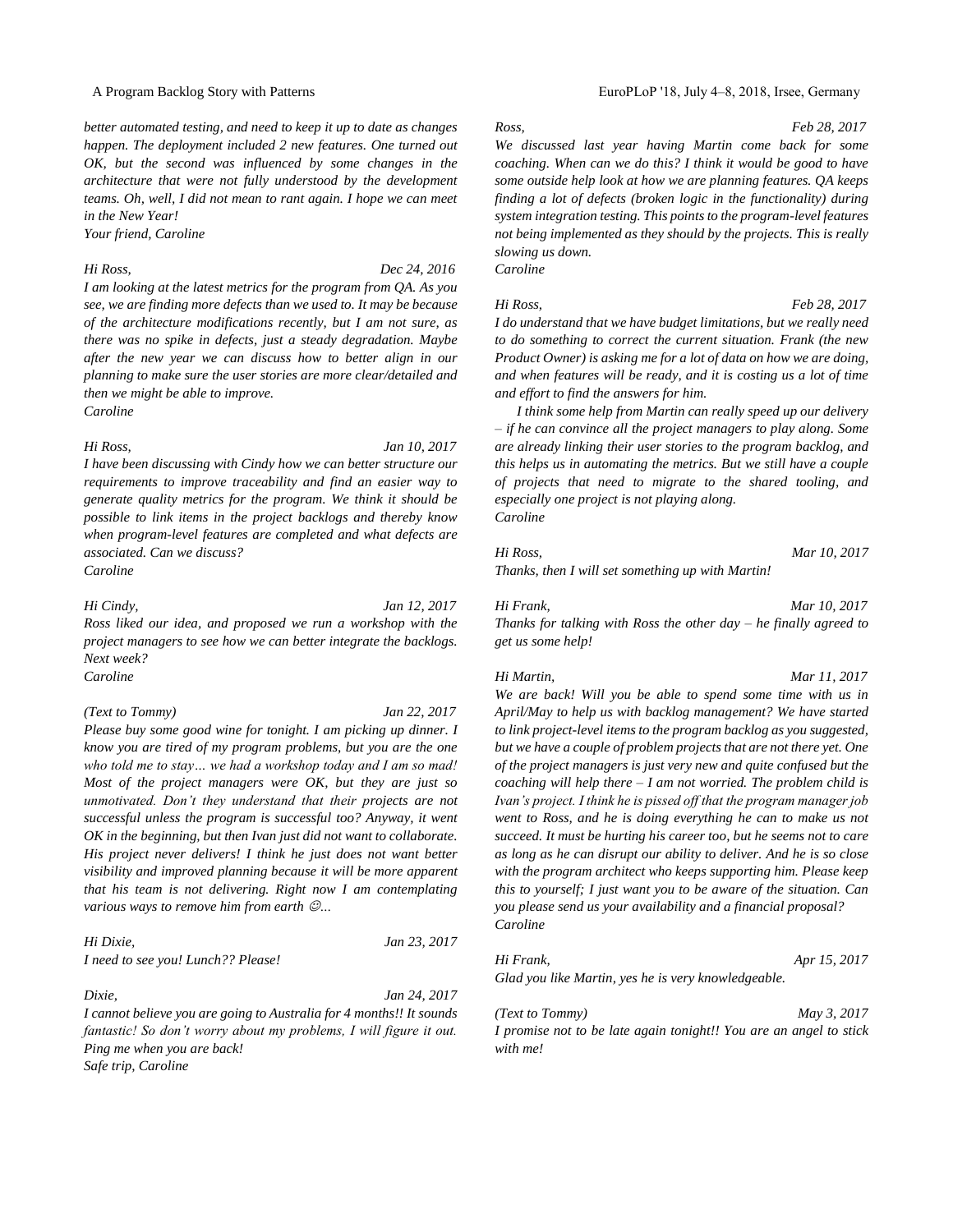### EuroPLoP '18, July 4–8, 2018, Irsee, Germany L. Hvatum et al.

*Dixie, you are back!! Jun 1, 2017 How was your trip? We must meet soon and you can tell me all about it!*

*Man, did I miss your support, it felt really scary not to have you here. So we have made big changes to the program. With help from Martin, even Ivan had to cave in and we now have all projects linking their user stories to the program backlog. But it has cost a lot of time and effort, and some fighting that left some scars. Martin has been very helpful; this would not have worked without his consulting. Still, I am not sure how much longer I am willing to work on this. I am nearly at the end of my rope. Tommy has been a great support, but he is getting really tired of my rants about the program, and I have to be careful not to bother him about it all the time.*

*On a happier note, I am going to the Agile conference this year!! So we will meet there? Have you read the works of Johanna Rothman, or attended her sessions on program management? I have a feeling we could do much better managing the program and the program backlog and metrics as well. I really want to attend her sessions this year and see if she can provide some more insights.*

*Caroline*

## *Hi Dixie, Jun 4, 2017 I cannot believe you know Johanna! Do you really think I can ask her for advice? I often see people talking to speakers after sessions, but I have never had the nerve to do so. Maybe you can introduce us?*

*Yours, Caroline*

At this point in our story, each project in the Bluebird Program has linked their individual backlog items to the appropriate programlevel backlog items. This allows for a more accurate reflection of each project's status and how it contributes to the program. It has required a lot of convincing to get every project manager on board with the idea as well as a commitment to using common ALM tooling.

## Pattern: Linked Product Backlogs

Your software development program consists of multiple projects that work together to create parts of a larger product. All projects are using the same ALM tooling, but each project maintains its own project backlog that contributes to the overall program. The software process details vary from project to project. Stakeholder activities like planning (roadmaps, business priorities) and delivery happen at the program level, meaning that there is a common plan that all projects share and collaborate on. Product features often require contributions from several projects, meaning that there is close communication across project boundaries.

**How do you organize and manage the program-level backlog for a program consisting of a set of closely aligned projects when each project has its own mature and extensive backlog and these backlogs are structured differently?**

Individual project backlogs have been built over time and they are structured to suit the needs of each project. They probably existed before the program was created, and were structured with no consideration of collaborating outside the project team. Because of their diversity, this means that moving to a single, unified backlog format will require a lot of restructuring and changes for each project. This will take time away from development and slow every project down for a while.

The project backlogs are typically aligned with the working process of each project team, and have been optimized over time to the project's style of collaboration. Any major changes to the backlog structure and contents will be disruptive.

The program wants some level of traceability between the user stories completed by the projects and the features (end-to-end operational workflows) that are enabled on the program level, but with each project operating with a separate backlog this is hard. The program also wants to automate metrics, and for this to work properly they need to know what work on the project level contribute to implementing requirements in the program-level backlog.

## **Therefore, create a program-level backlog and link project backlog items to the program level backlog for traceability.**

This approach lets the individual projects have their individual backlogs structured to support their own way of working while still being able to automate ANSWERS on product completeness and outstanding issues. The typical backlog items to link from the individual backlogs would be user stories to the respective features, and test cases to test suites/test plans in the program-level backlog. This will provide you with a clearer picture on how the work in the project teams contribute to the overall product.

Technical items will likely also exist at the program-level. For example, a product-wide requirement to support a common API for micro-service monitoring might be a feature story in the program backlog which would be linked to work items in separate project backlogs. Or necessary refactoring to use a new time series based logging, which will cut across many services, most definitely would cause work items in each of the project backlogs, all linked to a refactoring item in the program-level backlog.

Linking items across backlogs will be easier if all the backlogs reside in the same collection in an ALM tool. But there are ways to link even if this is not the case. Some ALM tools support links to external items, although this will give a rather crude solution where gathering metrics will be harder (not supported in a single ALM tool instance so requiring manual work or writing some code to deal with merging the information), But there are products that support the integration of multiple ALM tools and allows for these items to be synchronized across the tool/tool instances (for example Tasktop's Integration Factory [19].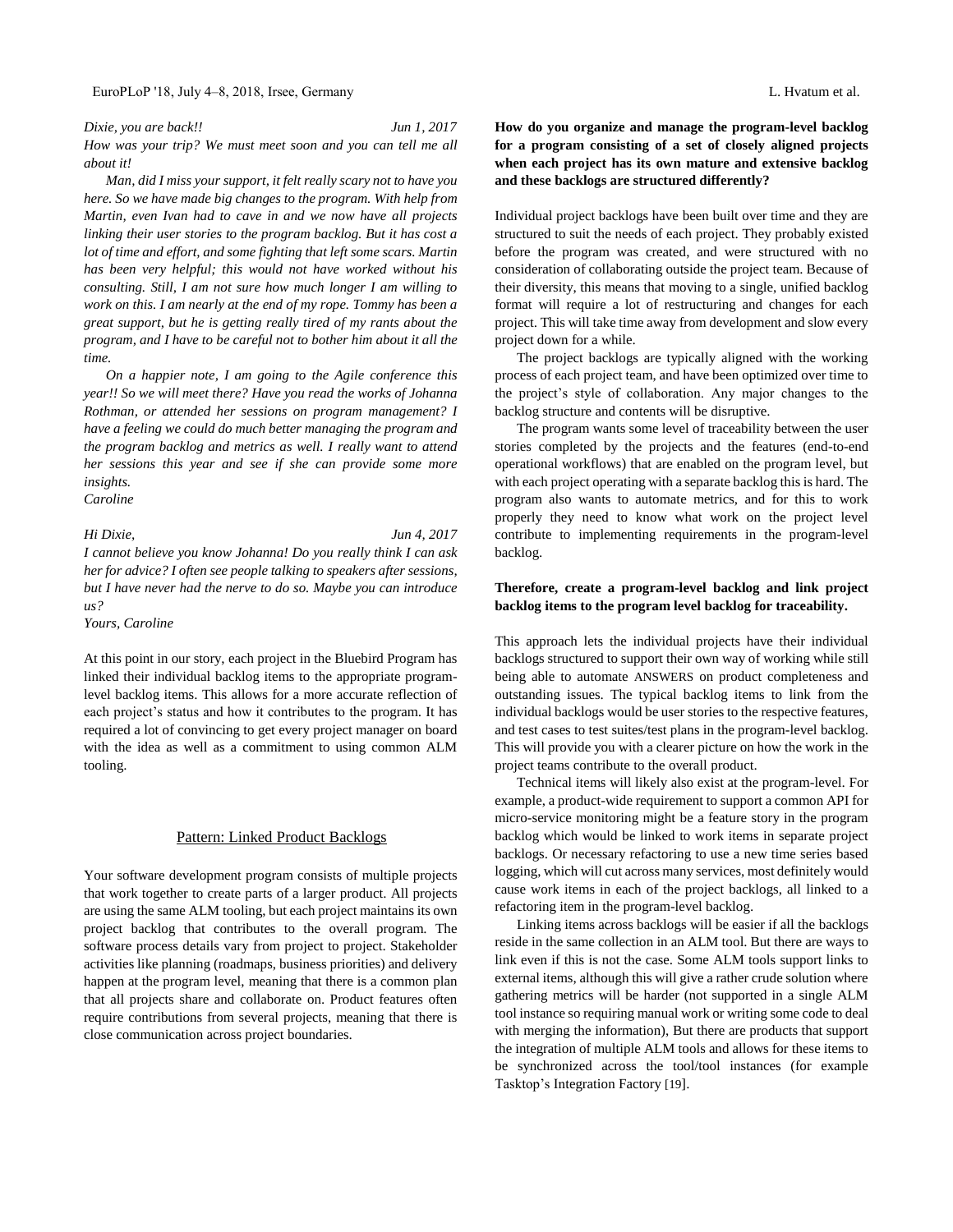### Project 1 Backlog



Relations are managed by links in the ALM system



Creating links between project-level and program-level backlog items may be a challenging task in the beginning. You may need to migrate some projects' backlogs to a newer version of the tool or even convert them to use the common tooling. However, the real challenge is more likely to be getting projects to learn how to better collaborate. But as your overall program organization goes through a few iterations of planning, implementing, and deploying features together, the program team will gain experience that helps them decide how to break down items in the program backlog to projectlevel user stories, and how to deal with inter-dependencies between projects. Additionally, projects may choose to temporarily assign individuals to program-level feature teams to help deal with the dependencies and ensure completion of items at the program level. For example, this program-feature team may need to go beyond implementing and verifying any user story working at the project level to take on responsibility for the program-level feature being verified and successfully deployed.

It should be noted that there are possible ways to link items between different tools, as well as other synchronization solutions that are available in the market. These synchronization approaches come with added complexity but may be a plausible alternative if it is too difficult to migrate to the same tool and directly use the tool's linking capabilities.

## Caroline's story – part III

*(Text to Tommy) Jul 19, 2017 Hi there, just to let you know I have arrived safely at my hotel. The Agile conference starts tomorrow – I am so excited! Love you!*

### *Hi Johanna, Jul 20, 2017*

*I really enjoyed your presentation. Thanks so much for answering my questions. I really like your ideas for considering options: come up with at least three options. We've already tried multiple ways to get us useful data to help us with planning future iterations and coordinating the work of dependent project teams. We started with independent project backlogs. Then we tried linking individual project backlogs to our program level backlog. Yet, we still have the problem that some teams have trouble accurately tracking their progress. What are your thoughts about moving to a single backlog for our entire program?*

*Sincerely, Caroline*

### *Hi, Jul 21, 2017*

*I like the idea of a single roadmap, which shows all the feature sets as you think they might get delivered. Program managers need to see the program as a whole. And, if you have interconnected deliverables, you might need to see the feature sets as they evolve. Will the platform payments be done in time for the new banking experience? That kind of thing. I said I would send you a link. Here it is.* 

*https://www.jrothman.com/mpd/2017/09/alternatives-for-agileand-lean-roadmapping-part-7-summary/*

*Sometimes, several feature teams work on a single feature set. In that case, yes, absolutely create one backlog for the several teams. I've seen this work quite well for a small program of up to six teams. I'm not sure how well that idea works for more teams. The six teams sat very close to each other (not in one room, but in two team rooms down the hall from each other. They felt squeezed, but they were able to easily talk with each other. Each room had its*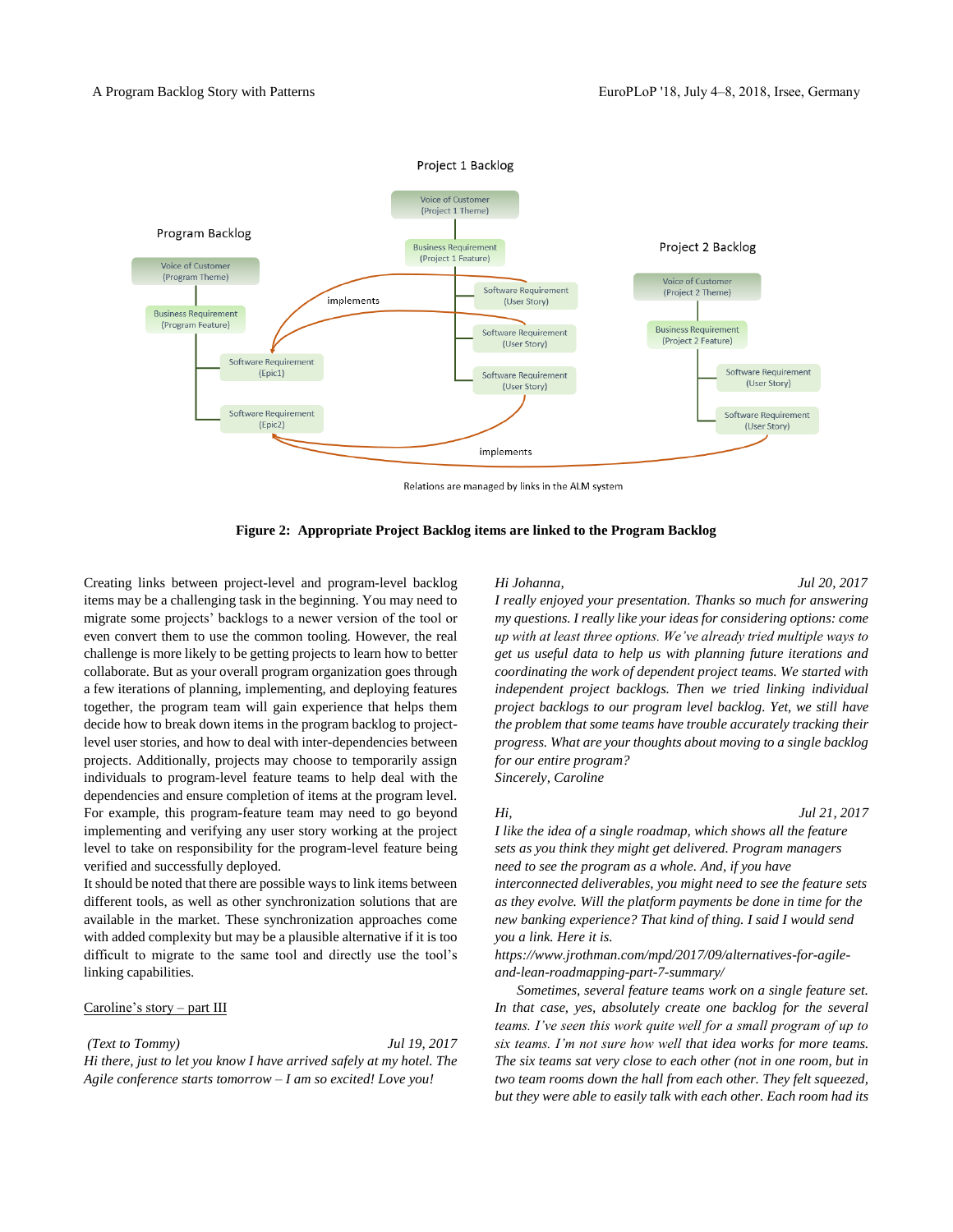*own PO. The PO's job was to keep talking with the teams, and accept stories (or explain why the story didn't work) every day. The product manager met with the POs every week as a Product Value Team. The product manager met with clients so he had the most recent client info. Every couple of weeks, he brought one of the POs to meet with local clients. Yes, the POs got out of the office.*

*Let me circle back to your question. Yes, I like a single, unified view of the program's possibilities and commitments. I think of a backlog as the "what we are sure we will do sooner, rather than later." To me, the backlog is a relative commitment. We are pretty sure we will do this work over the next few weeks, maybe month. I think of the roadmap as the list of possibilities and when we might start them. The roadmap helps people understand what we might do in the future.* 

*People working on programs need to see both, because our decisions today affect our ability to consider later possibilities. The roadmap allows us to decide later (not sure if "as late as possible" is the right wording, but later works for me) so we don't paint ourselves into a corner. The backlog says, "Do this now, and think about this next bit as you proceed." That way, if we think we need architectural spikes or other exploration, we can put that work in the backlog. We aren't surprised when we get to that part of the program.*

*I don't know if that helps your thinking. Let me know if I confused you.* 

*Johanna*

*Hi Ross, Jul 22, 2017*

*I got to talk with Johanna Rothman yesterday after her presentation. She is the renowned expert on running agile programs that I told you about, remember? I learned so much from her talk, and then she listened to my problems and sent us personal advice and pointers to where we can read more. I have lots of notes and ideas to share when I am back. This can really help us! Caroline*

### *(Text to Tommy) Jul 24, 2017*

*On my way home with lots of new ideas! But I also got time to think about what you said – we need to have more time together. I know work has taken too much of my energy lately. See you tonight!*

*Dear Dixie, Aug 5, 2017*

*First off, it was great to spend the time with you at the Agile conference. The insights about managing programs and the need for better metrics that we can act on is keeping me busy and excited!*

*Well, that was the god news. It is harder than I thought to engage my team in taking up new ideas. I guess they are tired of all the changes we have already made. But we have made progress. Some projects are now using the same structure as the program backlog. Actually, a couple of teams have even ditched their own backlogs now and only use the program-level one. For these, I can easily automate the metrics (incorporating some of the new ideas I got at the Agile conference). But Ivan, with the help of Jane, is actively opposing every improvement I propose. Sometimes I think they want us all to fail just so they can get it their way. But if we* 

*fail, then Ivan's project will also be in jeopardy – unless there is something I do not know that they do. Ross as usual is not engaging, or maybe he has other problems to deal with. I never really know with him.*

*And I need to think about what I want to do, personally. I feel that I am losing Tommy – we are drifting apart. I spend way too much time and energy at work, and my personal life is going nowhere. Maybe I should seriously think about another job?? Yours, Caroline*

*Hi Cindy, Aug 9, 2017 Thanks for your support in the workshop yesterday. It really helps others to take the lead from the Bluebird project as it is the most mature of them all. Hopefully we can convince all projects to migrate to the program backlog as you did. Caroline*

## *Ross, Aug 9, 2017*

*The workshop yesterday was another example of the many problems that hinder us working as a unified team across the program. I think the idea of trying to form feature teams as well as having a more flexible backlog structure will bring us a lot of value, and these are proven practices in the software industry. But we need all teams onboard, to make this work. Could you please speak with Ivan and convince him to try this??* 

*Frankly, I am running out of steam and I really need all project managers to work with me and not against me. I need your support on this. And not only that, I need you to engage more with us to all to make this happen. Thanks, Caroline*

*(Text to Tommy) Aug 12, 2017 I am seriously thinking I want to say yes!! Today was frustrating – I have had it! Your idea sounds like heaven*.

*Dear Dixie, Aug 13, 2017 I am tired to the bone, and although we are making slow progress I am not sure I am willing to go on like this. Half of the projects are now using the program backlog only to manage their work and we have automated the metrics and most of our planning and monitoring processes are working fine. But we still have the holdouts. Ivan. And Jane. And they do not even say hello when we meet in the corridor anymore.* 

*Tommy wants to travel to Australia for 3 months. And he wants me to come too. Financially we are cool, but I would have to leave work. But I feel it is either go on this trip or no more Tommy. And I've always wanted to go Australia. What to do?!? Hugs, Caroline*

### *Dixie, Aug 14, 2017*

*I did it. I left. I am going to Australia!! Caroline*

*Hi Ross, Sep 30, 2017 Nice to hear from you! We are doing well and enjoying our adventure. Yes, I can recommend a good BA. Her name is Dixie,*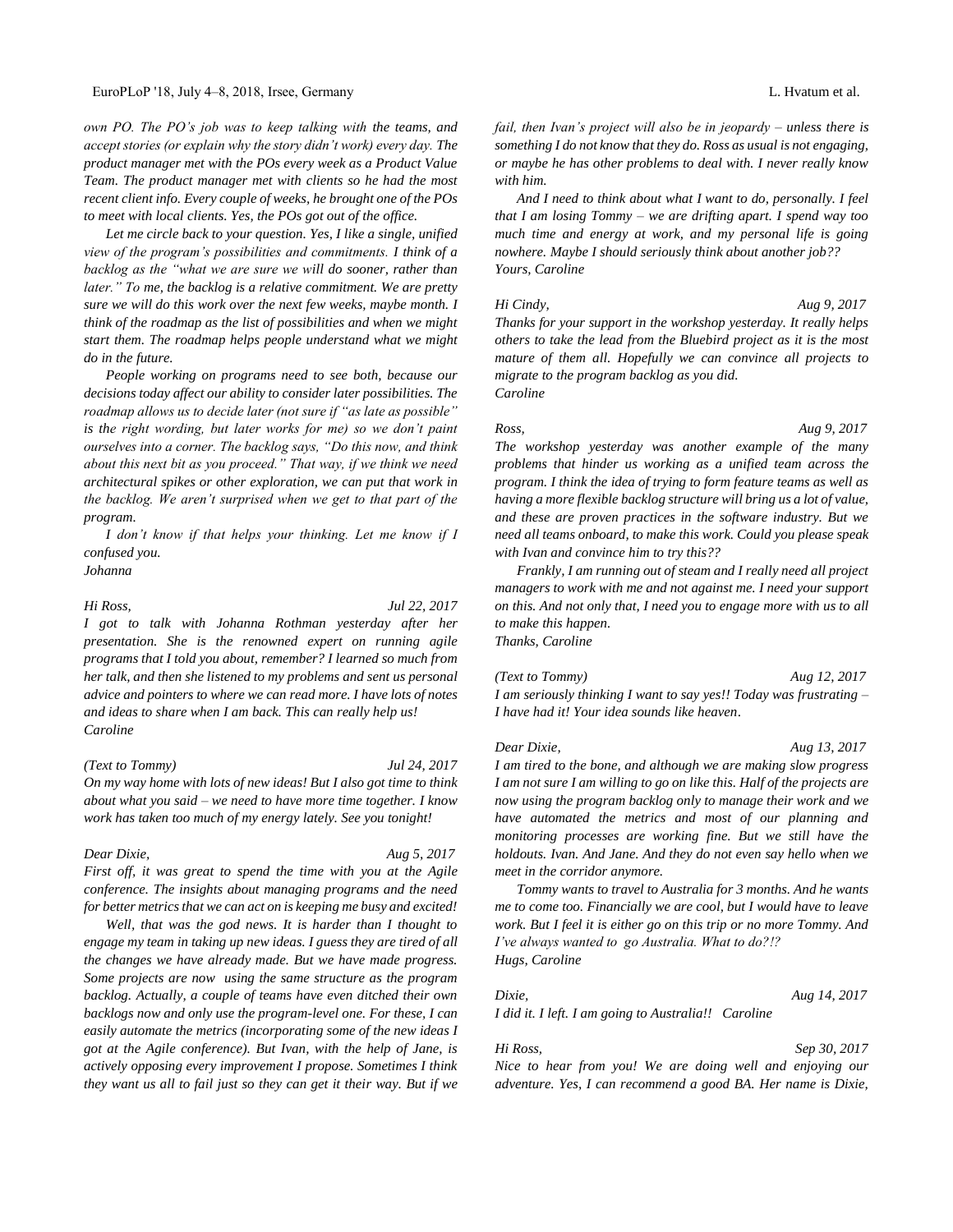*and here is her contact info (…). Sorry to hear you are having some issues, but I am sure she can help you out. She runs her own company, so you would need to contract with her. Caroline*

*Hi Dixie, Oct 10, 2017 So the roles are reversed now – I am the one on the outside. Just make sure you stick to the condition that you get to decide how the backlog is managed. And if they will not listen, well I am sure there are other customers waiting. Caroline*

*Hi again Dixie, Nov 11, 2017 I can't believe it – so they are all using the one backlog now? Amazing. Well, I suspect it will take a few features being delivered before all the process quirks are ironed out. But that is great news! So Ross has been asked to transform to a DevOps process and deliver more frequently? This will be even more interesting! Well, I am here and not there with you. But no regrets. I'm so happy. Today we go pick blueberries on the O'Leary farm. Best of luck and I will let you know as soon as we are back. Your mate, Caroline*

The program has evolved to use a single program backlog. Individual program-level backlogs have been merged into one common backlog. This took some effort and the project teams had to agree upon consistent ways to manage their backlog items. At the same time, the program continues to look for ways to improve their process and allow teams using the common backlog to find unobtrusive ways to adjust backlog items in support of their unique ways of working.

## Pattern: Linked Product Backlogs

You are part of a software development program with multiple projects that all contribute to producing a solution. The overall program is either in its initiation phase, or there are other reasons why individual project backlogs are small or non-existent or unimportant to preserve. Perhaps requirements are captured in documents, and an ALM tool is not yet in use to manage the backlog electronically. Or perhaps the use of such tool is in an early phase with limited contents at this point in time. Alternatively, you may have a number of existing project backlogs that are structured in a very similar way and so are easy to adjust to a common unified model. The reason that the development effort is organized into multiple projects is mainly due to the overall size of the effort. Each project is responsible for a functional area of the solution, but none of these projects produce software that will be delivered as separate products. The projects apply the same development process, and this process is applied for overall program as well. For example, the program applies a scaled Scrum process and each project applies Scrum at the project level.

**How do you organize and manage the backlog for a program consisting of closely aligned projects when the projects have no current backlogs or backlogs that are small and structurally similar?**

For the program, it is important to have a full view of the product features to be delivered, as well as their current state as they move through implementation and acceptance. This includes a view of defects and tests and other work items in the backlog that all contribute to the finished product.

At the same time, project teams typically want to easily find the relevant items for their specific project without having to deal with work items that belong to other projects, or get confused and distracted by a large amount of content that obscures their projectlevel view of the work.

All users need to easily navigate the backlog to find the information they need.

Project backlogs should be structured to support the specific development process applied by the project. For instance, if applying Scrum they want to easily see the user stories assigned to a sprint. The same is true at a program level.

No two projects are run exactly the same, even if they are part of a program and ostensibly use the same development process. There will always be some variation as individual project teams have different preferences and work styles. Enforcing 100% alignment is futile and will only alienate people to the process. Allowing project-level solutions that do not interfere with the overall program's approach enables the program to try out potential improvements. For example, individual projects may have different ways to deal with technical backlog items ("software plumbing" that must be done but do not provide explicit functionality), items capturing quality requirements, and other items not representing user functionality if these are unique to that specific project.

Extracting information for dashboards and reports requires the backlog to be structured to support this, and for the contents to be kept up to date so the extracted information conveys an accurate representation of the projects and the program. This also requires that core definitions are shared across all projects within a program, for instance the "definition of done" for a user story.

## **Therefore, define a single, unified backlog shared by all the projects within the program, but allow for projects to apply attributes, tags, and filters that provide them their own specialized project level view of the contents.**

The FRAME and VIEWS are defined for the program, and all work items exist within the overall scope of the program. We recommend that program-level features be broken down to a level where they can be fulfilled by a single project. So to deliver a new feature, when the program team is analyzing and creating the associated user stories, they need to take care to split the functionality into parts that are granular enough to support this. This way the project sprints can run without being derailed by cross-project dependencies. Should the organization use a flexible model rather than the more static project model, you would assemble a team or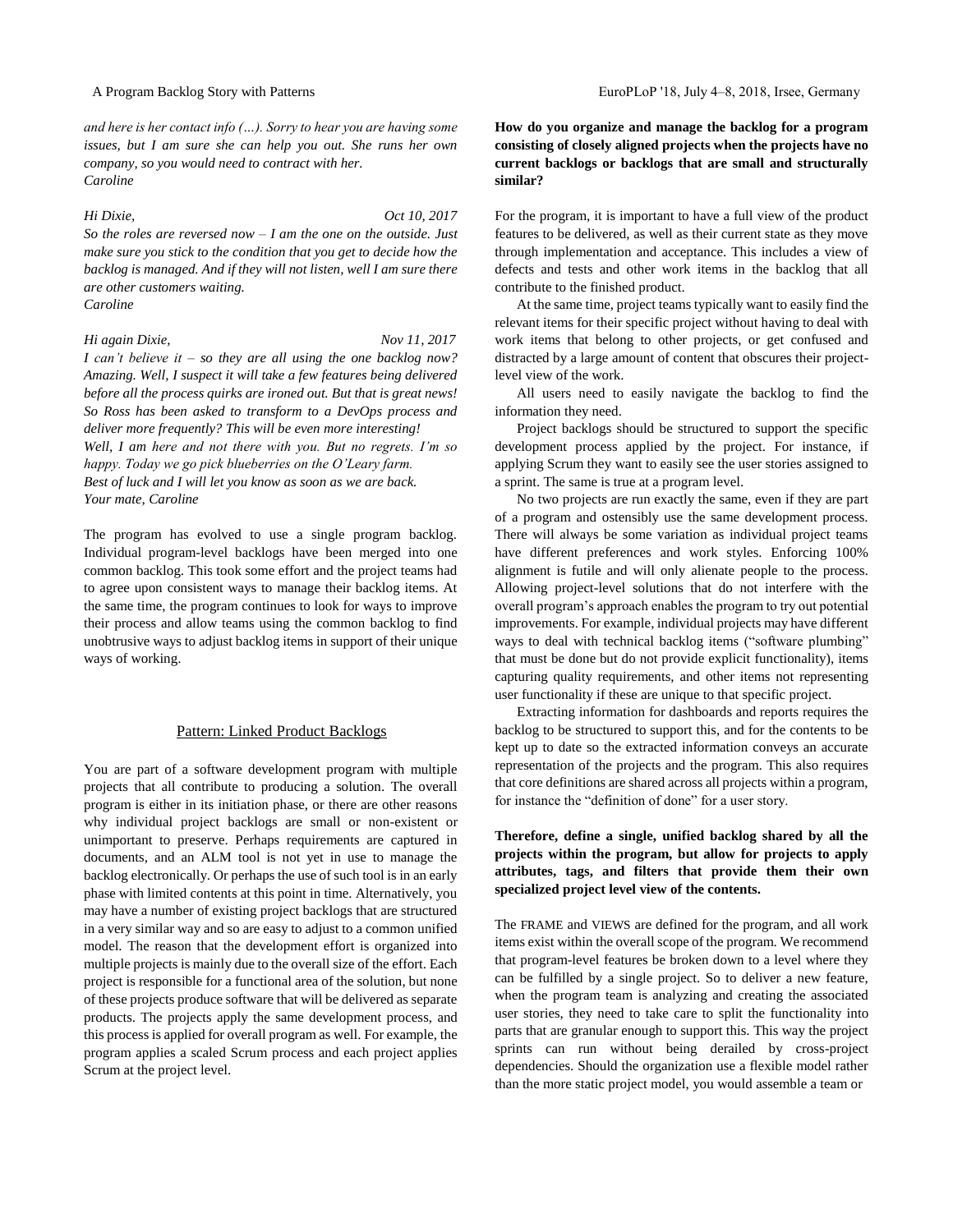

**Figure 3: Appropriate Project Backlog items are linked to the Program Backlog**

a squad [20] around each user story that takes it through to deployment. Structuring the backlog is influenced by the way the team and organization works. You want your backlog to support the desired development process and not be an obstacle.

Typically the program backlog structure has a set of goals, features, and user stories representing the user functionality. Goals and features are most likely shared between all teams, and there is no need to filter them at the project level. The items that you will most likely want to view and work with specifically on a project level are the user stories and the defects. So for these, you can use attributes (for example the "area path on Microsoft VSTS) to indicate either the project or team directly, or the domain that a particular team is responsible for. A complete program view and a filtered project view showing only the items that are the responsibility of a project are shown in figure 3.

Test plans and test cases are other work items that you may want to view at both a project and the program level. Most likely you will create test plans for projects as well as for the program, and the same test cases may be used by both.

A unified program-level backlog should cause less work and have fewer items to keep up to date than either PRAGMATIC PROGRAM BACKLOGS or a LINKED PROGRAM BACKLOGS approach. This is because overall structures like the FRAME and CONNECTIONS are defined once and reports are shared and can easily be created automatically. A UNIFIED PRODUCT BACKLOG requires all project teams to adhere to agreed backlog management practices. Even though all team members work on the same backlog, the potential for contents to deviate in style and granularity increases, as does the risk for the backlog structure to deteriorate over time. To mitigate these problems, we recommend that a single person (or small team if the program is very large) oversee the backlog and be the owner of the FRAME and the CONNECTIONS.

The business analyst role may be a good fit for this task, performing periodic MAINTENANCE. This role also typically leads the effort to groom the backlog contents and is familiar with the overall contents and *RULES*. The Product Owner will also be involved in this work, but for large products will normally not have time to perform all the detailed work but instead concentrate on defining the overall structure.

With a shared backlog, however, there is also a higher risk of changes disrupting many projects if the structure change or contents change. There is also less freedom for any project team to follow their unique style of working with the backlog, although small project level adaptations that do not interfere with the overall approach are possible and even encouraged. It is better to allow some variation than to alienate project teams by being too rigid with the backlog structure.

By having a unified backlog, it is easier to focus the whole program on the same goals (i.e. current work-in-progress selected from the shared backlog) and follow the progress of work items towards delivery. Defect tracking and reporting is also more consistent and reports are likely to be more accurate.

## **6 Discussion**

When multiple projects exist in the context of an overall program, there is a need to coordinate and plan the effort of individual project teams. You need to be able to follow the progress and health of the overall product as well as plan and maintain a consistent roadmap for delivery that you share with all stakeholders. Although we document our backlog management patterns in the scope of a program/project structure, similar issues exist for any development effort where multiple teams work together to generate a product. We feel that other kinds of teams can benefit from understanding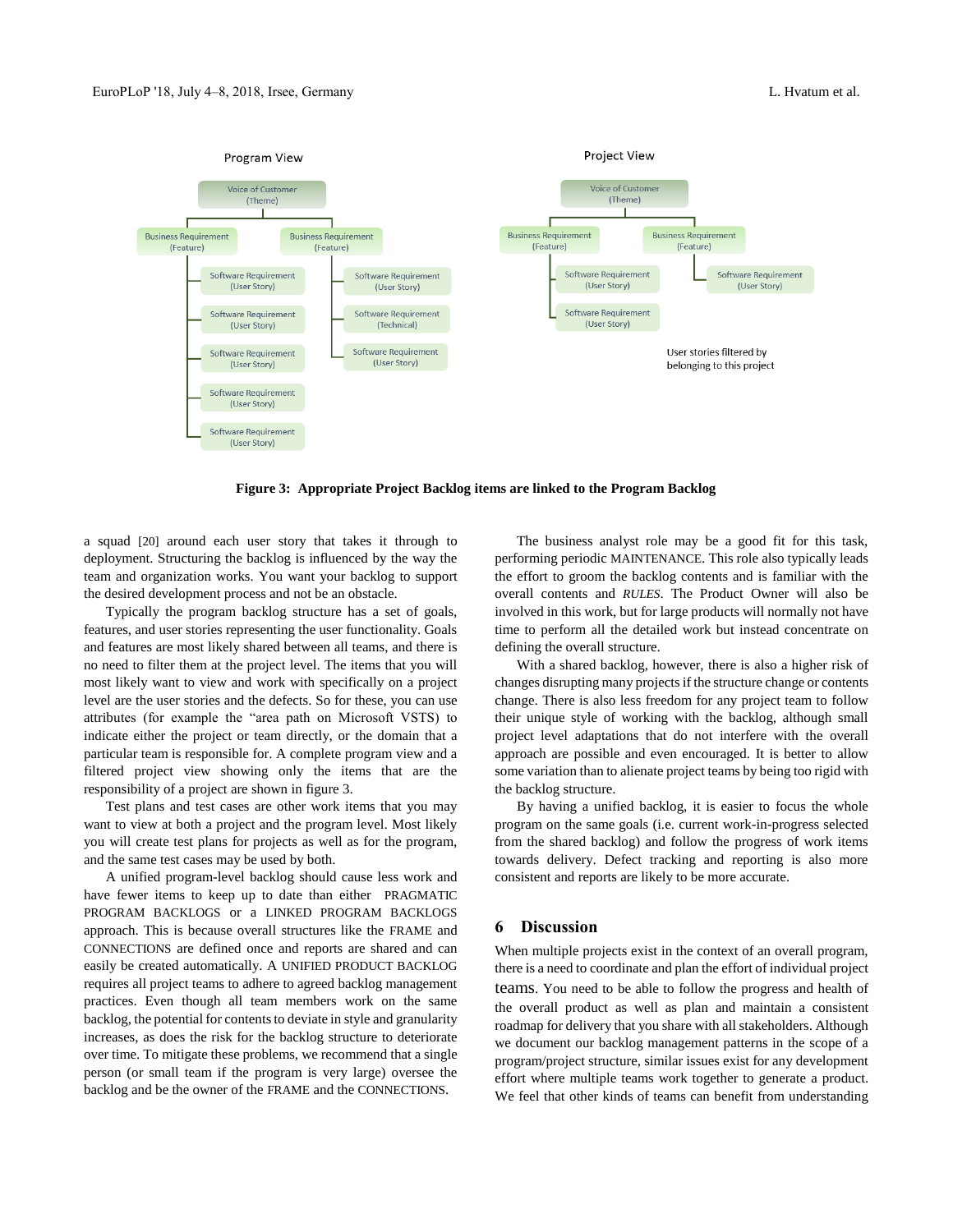and applying our program-level backlog patterns. These teams do not need to be working on different projects, but can be feature teams, squads, or whatever an organization uses to structure their coordinated efforts.

Since the product backlog, whether implemented as a single backlog or a combination of backlogs, serves as the system of record for the work done by and planned by the overall product development organization, a fundamental question is:

## **How do you organize and manage the product backlog for a multi-team organization to best serve involved teams as well as the overall program in planning, implementing and monitoring the emerging solution?**

We ask this question in the context of product development of large systems that support complex operational processes, have hundreds of detailed requirements and possible safety and security concerns, and that may need to support external audits or prove that sufficient testing was done before deployment.

We started on our journey with this tantalizing question: When should you have one combined product backlog and when is it better to have multiple backlogs? Hopefully, nuanced answers to this question emerged throughout Caroline's story, as well as in details of the three patterns including forces, context, and consequences. Our patterns reflect three distinct ways to organize a product backlog for a program: a single backlog shared by all the projects, UNIFIED PRODUCT BACKLOG; a program-level backlog with links to individual project backlogs, LINKED PRODUCT BACKLOGS; and a program-level backlog with individual project backlogs that are not physically linked in the tool, PRAGMATIC PROGRAM BACKLOGS. Possibly there is also a fourth solution – that of only having project level backlogs and no shared backlog on the product level at all. But this is not a pattern that we have written because we have not seen it successfully applied for large, complex programs.

Table 1 summarizes the three patterns with benefits and resulting issues:

| Name                                    | Description                                                                                                                                                                                                                                                                                                                                                                                                                                               | <b>Benefits</b>                                                                                                                                                                                      | <b>Issues</b>                                                                                                                                                                                                                                                              |
|-----------------------------------------|-----------------------------------------------------------------------------------------------------------------------------------------------------------------------------------------------------------------------------------------------------------------------------------------------------------------------------------------------------------------------------------------------------------------------------------------------------------|------------------------------------------------------------------------------------------------------------------------------------------------------------------------------------------------------|----------------------------------------------------------------------------------------------------------------------------------------------------------------------------------------------------------------------------------------------------------------------------|
| Pragmatic<br>Program<br><b>Backlogs</b> | How do you manage a program-level view of the work of<br>individual projects with highly different backlog<br>implementations, so that you can better coordinate their<br>work?<br>Therefore, construct a separate program-level backlog<br>which consists of a high-level view into the individual<br>project backlogs.                                                                                                                                  | $\checkmark$ Existing project<br>backlogs can remain as<br>they are<br>$\checkmark$ The program level<br>backlog enables<br>planning and reporting<br>on the program level                           | - Disconnected backlogs<br>increase the risk of badly<br>aligned detailed<br>requirements and gaps in<br>functionality<br>- Reporting (insights) on the<br>state of the overall solution<br>is more complex                                                                |
| Linked<br>Program<br><b>Backlogs</b>    | How do you organize and manage the program-level<br>backlog for a program consisting of a set of closely<br>aligned projects when each project has its own mature<br>and extensive backlog and these backlogs are structured<br>differently?<br>Therefore, create a program-level backlog and link<br>project backlog items to the program level backlog for<br>traceability.                                                                             | $\checkmark$ Existing project<br>backlogs can remain<br>with some changes<br>√Linking work items<br>reduce risk of missing<br>functionality to fulfill a<br>feature                                  | - Some refactoring of project<br>backlogs may be needed to<br>make it clear which user<br>story should be linked to a<br>requirement in the parent<br>backlog<br>- Reporting should be easier<br>that for independent<br>backlogs but may still be<br>somewhat challenging |
| Unified<br>Program<br>Backlog           | How do you organize and manage the backlog for a<br>program consisting of closely aligned projects when the<br>projects have no current backlogs or backlogs that are<br>small and structurally similar?<br>Therefore, define a single, unified backlog shared by all<br>the projects within the program, but allow for projects to<br>apply attributes, tags, and filters that provide them their<br>own specialized project level view of the contents. | $\checkmark$ Planning within the<br>program will be easier<br>with a shared backlog<br>structure<br>$\checkmark$ Reporting will be vastly<br>simplified compared to<br>having individual<br>backlogs | - Significant rework may be<br>needed to merge the current<br>backlogs into one<br>- Maintaining the backlog<br>contents may need<br>dedicated resources to<br>ensure it follows a clear<br>strategy                                                                       |

## **Table 1: Comparing Product Backlog Patterns for Program**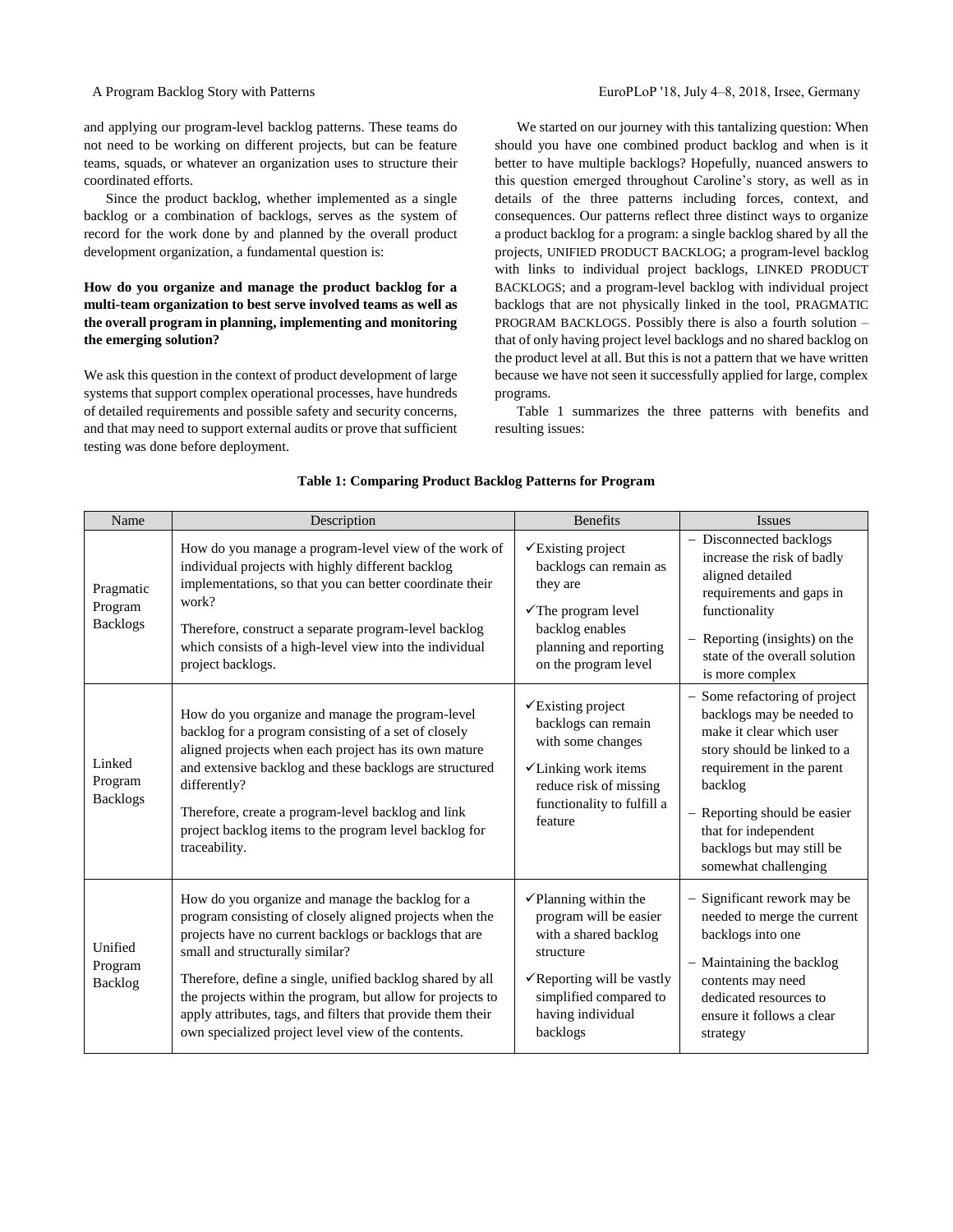One thing we should note is that not all experts agree on approach to managing program backlogs. From our experience, we have found that there is not a single solution that is optimal for every program. Which solution to choose depends on the context of the program and the situation of the individual projects, as well as the individuals involved and their forms of communication. The key to choosing a particular approach is to understand the trade-offs and forces involved, and to be able to select and adjust a solution to the actual situation at hand. And while one approach may work in the short term, it may be that as a program evolves, so does its backlog approach. In the following sections we extract out the essentials to help with this decision.

In Caroline's story, her program first chose to let each of the projects keep their own backlog and then manage the program planning with a separate program backlog. As the projects got better at joint planning and execution, the program then evolved to

linking work items from the project-level backlogs to the parent program backlog. Eventually they decided they were ready for a single backlog. This storyline helped us illustrate the differences between the three solutions and the considerations and trade-offs that are involved in the decisions, but we feel it is a realistic path for a program that starts off by joining a number of more or less mature projects. For a program that is up and fully running from its inception, planning and monitoring the product development progress would be easier starting with a single backlog that includes all work items for the entire program.

When evaluating the approach for managing a program backlog, the decision tree in figure 4 may be helpful. Note that we have not created this with a path from one solution to another (like in the story about Caroline), but rather suggest to start by re-asking the first question if you are finding that your program's context is changing.



**Figure 4: Decision Tree for Selecting among the Program Product Backlog Patterns**

## **7 Summary**

This paper is part of a larger work giving guidance to software development teams in creating and managing product backlogs. Earlier papers have covered patterns and pattern sequences on the project level, while this paper focused on program-level backlogs. In our previous writing we have experimented with different ways of illustrating the patterns with a story. In this paper we tried a more

personal approach, following the story through the eyes of the program Business Analyst, Caroline.

A future paper to be workshopped at PLoP 2018 covers the remaining patterns we have identified but not yet documented (*REMODEL, RULES, DEFINITIONS*).

Once we finish this collection of individual patterns we are then considering to work all the backlog pattern papers into book form.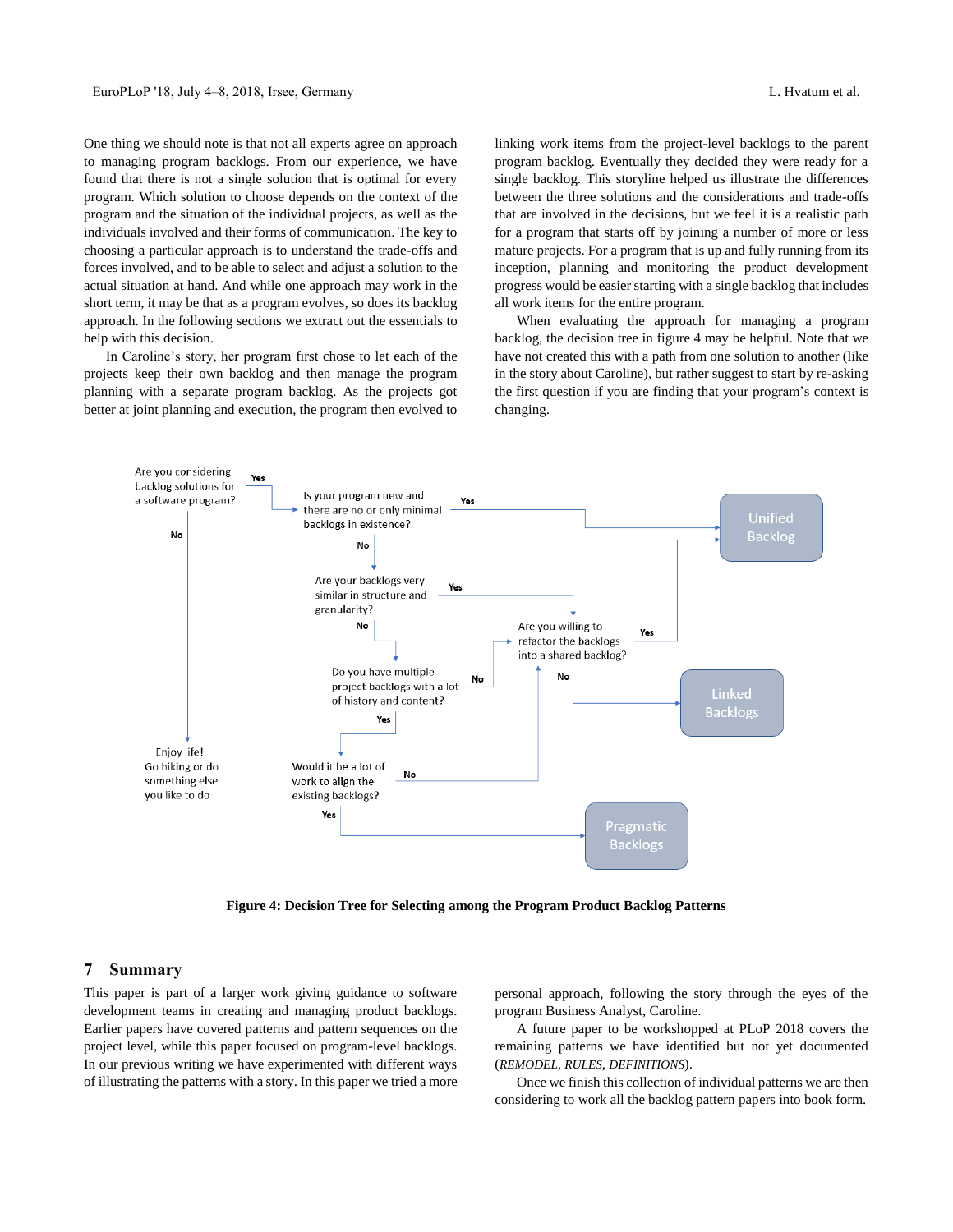## **ACKNOWLEDGEMENTS**

We are very grateful to our shepherd, Allan Kelly who asked us many deep and challenging questions. Allan forced us to deal with the concepts and solutions more thoroughly and made the paper much better. We would also like to thank our EuroPLoP 2018 workshop participants Michael Weiss, Michael Kopf, Frank Frey, Andreas Fiesser, and Klaus Marquardt for their valuable feedback – we have done a number of changes that should improve the clarity of the writing and better explain the concepts.

To gain a better understanding of software requirements and the processes around requirements engineering we have consumed a lot of literature, and we especially appreciate Karl Wiegers' writings on Software Requirements [10], Jeff Patton's work on Story Mapping [21], the Scrum Guide [11] by Ken Schwaber and Jeff Sutherland, and Ellen Gottesdiener's and Mary Gorman's workshops and books [5, 6, 7]. As we embarked on covering the program-level product backlog, we explored the various Scrum of Scrum models and as well as the program management book [13] and blogs [22] from Johanna Rothman that were extremely helpful to us. Thanks again, Johanna, for agreeing to be part of Caroline's story, providing your expert opinion and making us think deeply about having at least three options.

## **Appendix A The Backlog Patterns Collection**

The Magic Backlog patterns collection are patterns that give practical help on building a good quality product backlog for a software project or program. The need to structure and manage the backlog and the associated development workflows with some degree of formality increases with project size. Note that the specific context of the Magic Backlog collection of patterns is backlogs for products of significant scope and complexity, with at least a three-year time frame for gradually delivering the full system. These projects have little choice but to use professional tooling and dedicate time and resources in backlog management.

In two earlier papers [2, 3] we have documented twelve of the patterns that are part of the Magic Backlog collection. These patterns are fundamental in that they provide the needed basis for backlog creation and management. As we explore additional contexts our patterns collection is gradually growing more complete. One area we wanted to get deeper into is the additional demands on the backlog in the case of programs rather than projects, which is the focus of this paper.

When developing a set of patterns, you realize that there are patterns in other pattern collections that relate to/work with/expand/overlap with the patterns in your own collection. This is great, because it is all part of our body of knowledge, and finding related patterns often strengthens the trust in your own patterns being useful in a shared context. But you are also faced with some challenges:

- The time and effort in finding related patterns and understanding their interaction with your own. Although there are some preliminary pattern catalogs, most patterns are found by researching the contents of papers, books, and online resources. This is very time consuming and hard to achieve for pattern authors who are not academics.
- The trade-off between incorporating patterns from other authors into your writings versus writing your own version of those patterns. Patterns from other authors may differ in style and context so although they are relevant they may not fit well into your collection. They may need some tweaking to be fully applicable for the type of problem you are addressing. But rewriting a large number of patterns that are already well documented is a bit of a waste and will make your paper/writing bloated.

Table 2 presents the patterns currently identified as part of the Magic Backlog Patterns collection in short form. For the full documentation of the first twelve patterns please refer to our two earlier papers [2, 3].

| Pattern name | Description                                                                                                                                                                                                                                                                                                                                                                                                                                                                                                                               |
|--------------|-------------------------------------------------------------------------------------------------------------------------------------------------------------------------------------------------------------------------------------------------------------------------------------------------------------------------------------------------------------------------------------------------------------------------------------------------------------------------------------------------------------------------------------------|
|              | How do you organize the main structure of the backlog to best provide the benefits of a quality backlog to a<br>variety of users?                                                                                                                                                                                                                                                                                                                                                                                                         |
| <b>FRAME</b> | Choose a backlog structure that represents a functional breakdown of your system. Create a hierarchical structure<br>and link items in this structure in a way that best represents the product to the backlog users. A functional<br>structure is a model that most likely aligns the understanding for most roles on the development team.                                                                                                                                                                                              |
| <b>VIEWS</b> | How can the backlog provide representations of a product that is intuitive to a variety of user roles?<br>Create additional backlog structures to reflect alternate views of the product, for instance an architectural view<br>and a quality view. Lower level backlog items can be linked both to items in the functional product structure (the<br>Frame) and to items in the alternate structures. As an example, a User Story can be linked both to a main Feature<br>(in the Frame) and to a Subsystem (in the architectural view). |

## **Table 2: Backlog Patterns Overview**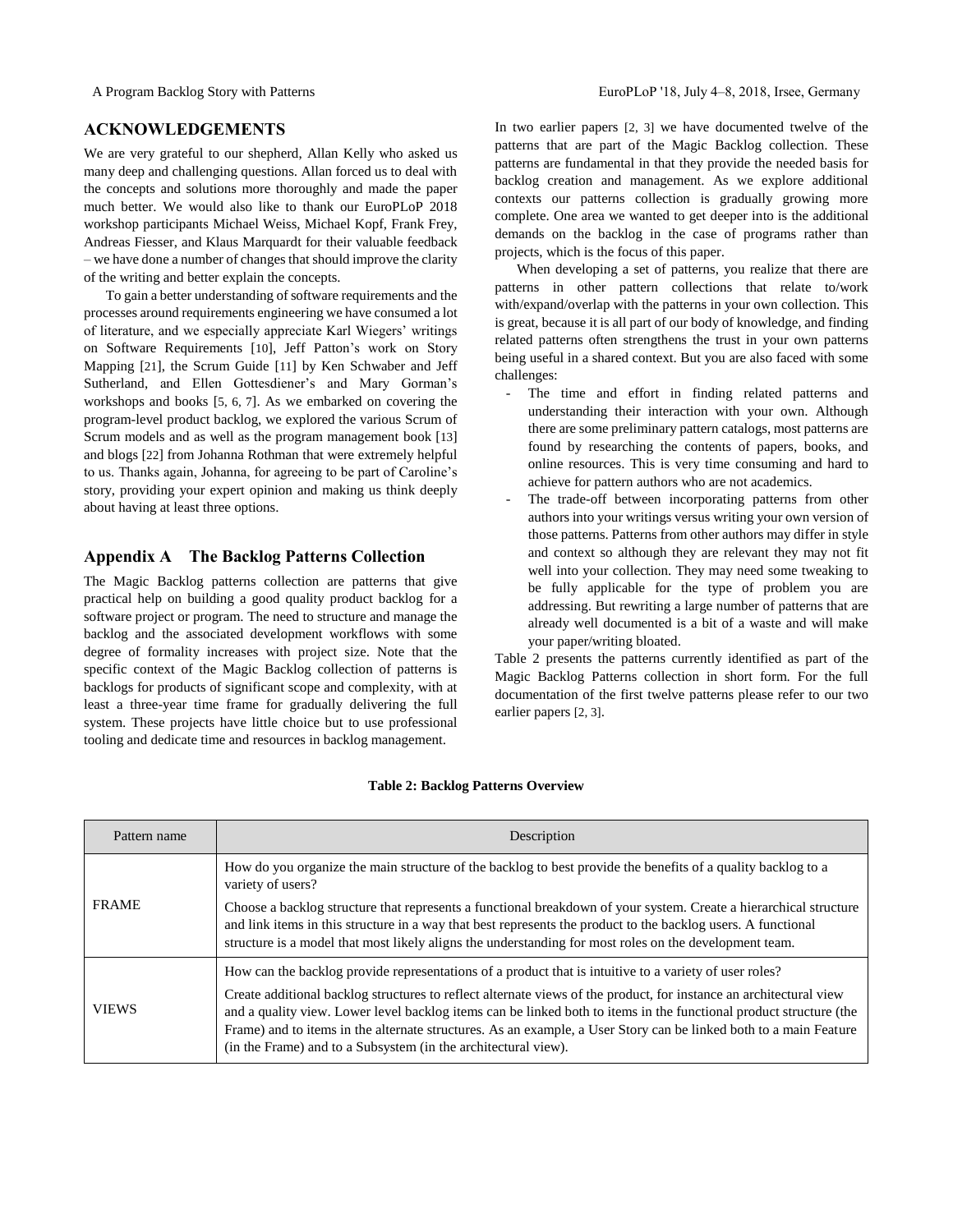| Pattern name                  | Description                                                                                                                                                                                                                                                                                                                                                                                                                                                                                                                                                                     |
|-------------------------------|---------------------------------------------------------------------------------------------------------------------------------------------------------------------------------------------------------------------------------------------------------------------------------------------------------------------------------------------------------------------------------------------------------------------------------------------------------------------------------------------------------------------------------------------------------------------------------|
| <b>PEOPLE</b>                 | How can you represent the various aspects of your system's users in a backlog?<br>Create backlog items for personas to cover the dimensions of user profiles, and associate the personas with the<br>appropriate functional backlog items. Their descriptions are then readily available for any team member with<br>access to the backlog. Either tag a user story with the name of the persona, or link the persona backlog item to<br>the functional item.                                                                                                                   |
| <b>TALES</b>                  | How can you improve the understanding of how users interact with the system and the impact on dependencies<br>between individual user stories?<br>Include narratives that give a free-form representation of product usage in your backlog. Most likely your<br>narrative will span multiple user stories, and the natural level to link it in is to the feature level. The actual text<br>for the narrative is captured in a document which is then uploaded as an attachment to the narrative backlog<br>item.                                                                |
| <b>USAGE</b><br><b>MODELS</b> | How can you improve the understanding of how individual user stories contribute to a business transaction or<br>user goal?<br>Enrich your backlog with models that provide a structured representation of product usage. Each usage model<br>represents a business transaction or a use of the system as a whole to accomplish a complex task. The purpose of<br>the model is to improve your understanding of how the system is used and provide a tool to prioritize, plan, and<br>verify your product deliveries. Possible models are Use Cases and Business Process Models. |
| <b>PLACEHOLDERS</b>           | How can you represent partly unknown functionality in your backlog?<br>Create temporary backlog items as placeholders to be exchanged for detailed items later, when they have been<br>elaborated. When the detailed items are created, you will want to replace your placeholder backlog item with the<br>new detailed items. If you instead keep the placeholder item and link these details to it, you will increase the<br>levels in your backlog thereby making querying and backlog maintenance that much harder.                                                         |
| <b>PLANS</b>                  | How are the backlog items associated with your plans for delivery?<br>Associate the detailed requirements slotted for the next delivery to an entity representing this delivery. Tools<br>normally associate backlog items with iterations and releases by using a planning-related attribute on backlog<br>items. Backlog contents can then be filtered based on the values of this attribute to produce lists of items for a<br>specific release.                                                                                                                             |
| <b>CONNECTIONS</b>            | How can you explore the diverse contents of your ALM system?<br>Create connections from other item types to the appropriate requirements backlog items. You want to establish<br>these connections systematically following a defined model, normally linking tests to requirements, defects to<br>both requirements and to the tests that detect and/or verify the defect resolution, and change sets to the<br>requirements they implement or defects that they resolve.                                                                                                      |
| <b>ANSWERS</b>                | How can your team gain insights about the product from the backlog?<br>Create shared queries and reports that can be reused by your team. The primary focus when extracting<br>information from the backlog should be on the direct development team needs, and not stakeholders. The goal is<br>for the core team to always know where they are and be able to prioritize their efforts on the most pressing work.                                                                                                                                                             |
| <b>PIPELINE</b>               | How can you ensure that you always have some backlog items with sufficient maturity to enter the development<br>process?<br>Design a process that creates a steady stream of prepared backlog items. The process works as a pipeline that<br>steadily refills the backlog with items with enough detail to be meaningful to the developers.                                                                                                                                                                                                                                     |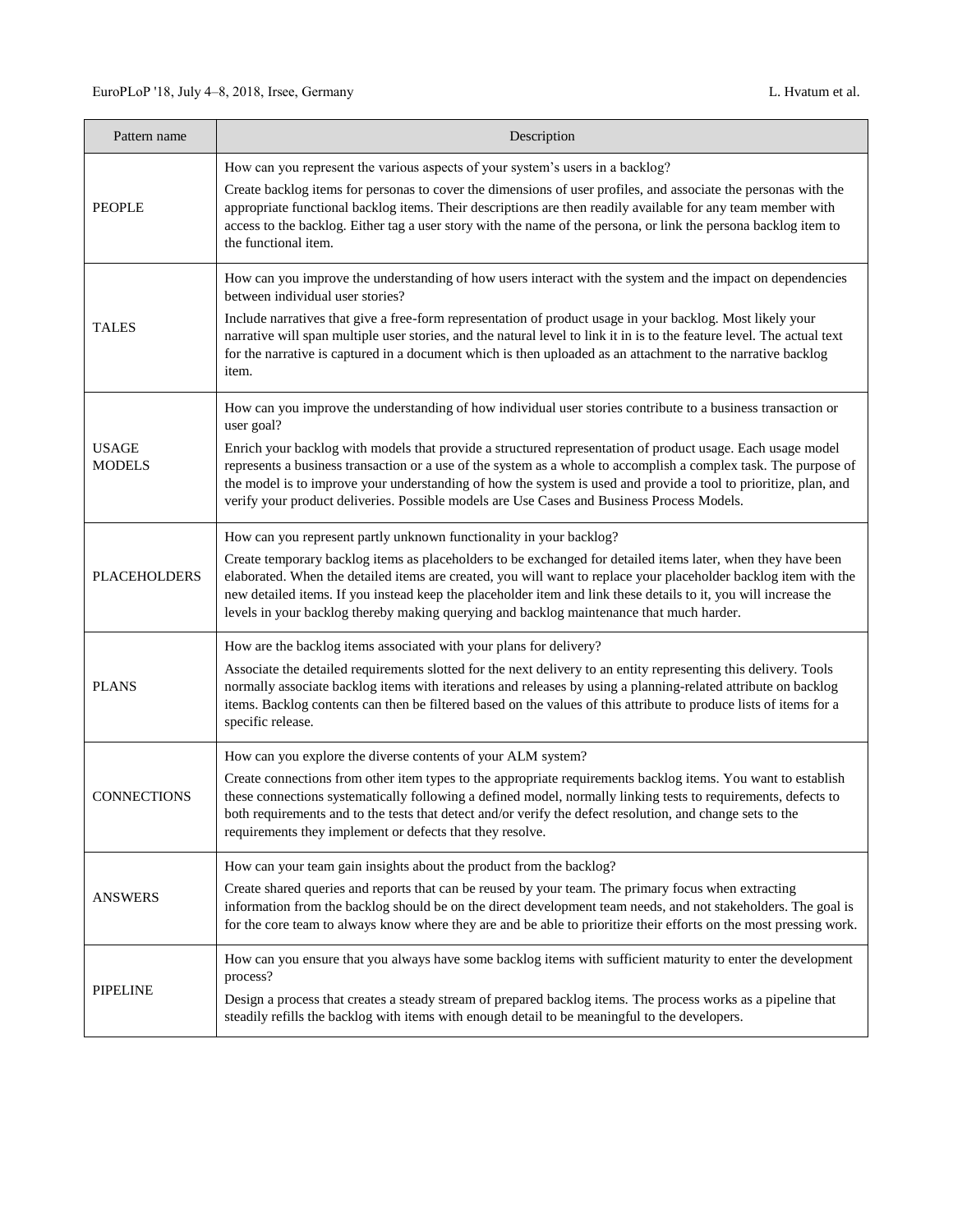| Pattern name                                       | Description                                                                                                                                                                                                                                                                                                                                                                                                                                                                                                                                                                                                                                                                                                                                                                                                                                                                   |
|----------------------------------------------------|-------------------------------------------------------------------------------------------------------------------------------------------------------------------------------------------------------------------------------------------------------------------------------------------------------------------------------------------------------------------------------------------------------------------------------------------------------------------------------------------------------------------------------------------------------------------------------------------------------------------------------------------------------------------------------------------------------------------------------------------------------------------------------------------------------------------------------------------------------------------------------|
| <b>FUNNEL</b>                                      | How and when do you introduce new product ideas into your backlog?<br>Keep a list of future product ideas to explore that is separate from your Product Backlog. When an idea has been<br>accepted into the product scope and has matured enough to be represented by epics level items, then introduce<br>these into your Backlog. Expect that a good portion of product ideas will never be fully developed. Some may be<br>discarded early after limited investigation either because they cannot be supported by a business case, because<br>they are too costly to develop, or because they just do not fit into the portfolio.                                                                                                                                                                                                                                          |
| <b>MAINTENANCE</b>                                 | How do you keep your backlog as a reasonably accurate representation of the planned and implemented product?<br>Regularly and consistently maintain the backlog contents. Maintaining the backlog is more than adding details<br>and updating statuses. New contents need to be added as new requirements are elicited. Business priority<br>changes will adjust the user story sequence/iteration planning. A maturing understanding of the product may<br>require refactoring of the structure for the Frame and the alternate Views. Objects and attributes that the team<br>uses for its planning and metrics need to be updated as the items go through the Funnel and the Pipeline and then<br>through implementation/verification, making sure that structure and attribute changes caused by new material is<br>consistently applied across the full set of contents. |
| <b>REMODEL</b>                                     | Refactor the backlog to refocus the contents                                                                                                                                                                                                                                                                                                                                                                                                                                                                                                                                                                                                                                                                                                                                                                                                                                  |
| <b>RULES</b>                                       | Who can do what and how in the backlog                                                                                                                                                                                                                                                                                                                                                                                                                                                                                                                                                                                                                                                                                                                                                                                                                                        |
| <b>DEFINITIONS</b>                                 | Sharing definitions to align contents and states of work items                                                                                                                                                                                                                                                                                                                                                                                                                                                                                                                                                                                                                                                                                                                                                                                                                |
| <b>UNIFIED</b><br><b>PRODUCT</b><br><b>BACKLOG</b> | How do you organize and manage the backlog for a program consisting of closely aligned projects when the<br>projects have no current backlogs or backlogs that are small and structurally similar?<br>Define a single, unified backlog shared by all the projects within the program, but allow for projects to apply<br>attributes, tags, and filters that provide them a specialized project level view of the contents. Typically the<br>program backlog structure has a set of goals, features, and user stories representing the user functionality. Goals<br>and features are most likely shared between all teams, and there is no need to filter them at the project level. The<br>items that you will want to view and work with specifically on a project level are the user stories and the defects.                                                               |
| LINKED<br><b>PRODUCT</b><br><b>BACKLOGS</b>        | How do you organize and manage the program-level backlog for a program consisting of a set of closely aligned<br>projects when each project has its own mature and extensive backlog and these backlogs are structured<br>differently?<br>Create a program-level backlog where you keep individual project backlogs, and link project backlog items to<br>the program level backlog for traceability. This approach lets the individual projects have their individual<br>backlogs structured to support their own way of working while still being able to automate ANSWERS on<br>product completeness and outstanding issues. The typical backlog items to link would be user stories and test<br>cases in the individual backlogs to the respective features and test suites/test plans in the product level backlog.                                                      |
| PRAGMATIC<br><b>PRODUCT</b><br><b>BACKLOGS</b>     | How do you manage a program-level view of the work of individual projects with highly different backlog<br>implementations, so that you can better coordinate their work?<br>Construct an additional backlog that has only the FRAME representation of the product solution to be built. The<br>user stories in this program-level backlog are normally on the epic level and will typically be implemented by<br>several project level user stories. These user stories will belong to multiple projects. Instead of tracking<br>individual product backlog items, this program-level backlog enables you to manage the work at a higher level,<br>focusing on major features and sets of related features.                                                                                                                                                                  |